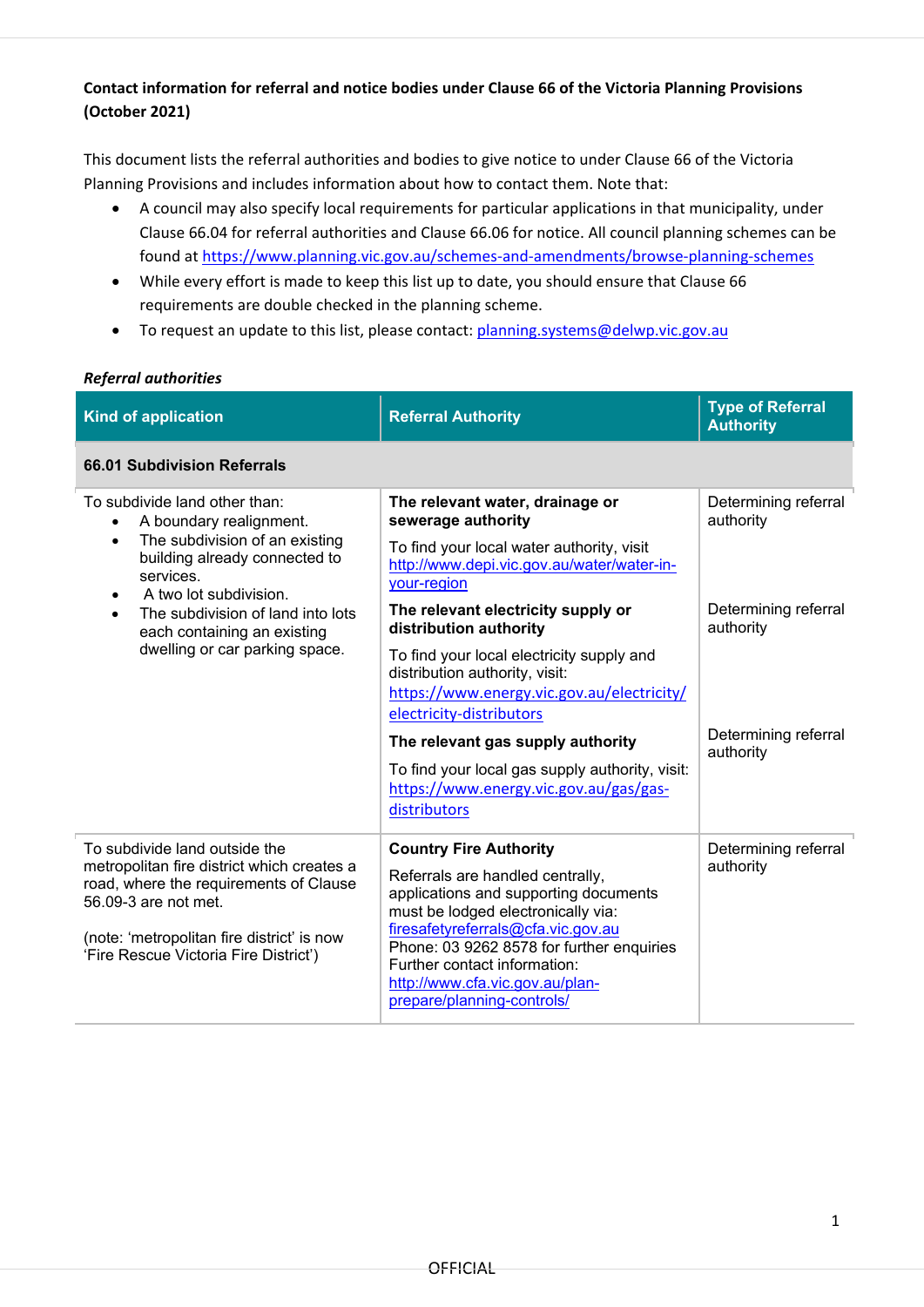| <b>Kind of application</b>                                                                                                                            | <b>Referral Authority</b>                                                                                                                                                                                                                                                                                                                                                                                                                                       | <b>Type of Referral</b><br><b>Authority</b> |
|-------------------------------------------------------------------------------------------------------------------------------------------------------|-----------------------------------------------------------------------------------------------------------------------------------------------------------------------------------------------------------------------------------------------------------------------------------------------------------------------------------------------------------------------------------------------------------------------------------------------------------------|---------------------------------------------|
| To subdivide land if the only access to a<br>lot is over Crown land which has not been<br>reserved or proclaimed as a road.                           | Minister administering the Land Act<br>1958<br>Minister for Energy, Environment and<br><b>Climate Change</b>                                                                                                                                                                                                                                                                                                                                                    | Determining referral<br>authority           |
|                                                                                                                                                       | Find your Victoria Government region here:<br>https://www.rdv.vic.gov.au/victorias-regions                                                                                                                                                                                                                                                                                                                                                                      |                                             |
|                                                                                                                                                       | DELWP regional referral authority contacts:                                                                                                                                                                                                                                                                                                                                                                                                                     |                                             |
|                                                                                                                                                       | <b>Barwon South West:</b><br>bsw.planning@delwp.vic.gov.au                                                                                                                                                                                                                                                                                                                                                                                                      |                                             |
|                                                                                                                                                       | Gippsland:<br>gippsland.planning@delwp.vic.gov.au<br><b>Grampians:</b><br>grampians.planning@delwp.vic.gov.au                                                                                                                                                                                                                                                                                                                                                   |                                             |
|                                                                                                                                                       | Hume:<br>humeregion.planning@delwp.vic.gov.au<br>Loddon-Mallee:<br>loddonmallee.planning@delwp.vic.gov.au                                                                                                                                                                                                                                                                                                                                                       |                                             |
|                                                                                                                                                       | <b>Port Phillip:</b><br>ppr.planning@delwp.vic.gov.au                                                                                                                                                                                                                                                                                                                                                                                                           |                                             |
| To subdivide land crossed by a gas<br>transmission pipeline or a gas<br>transmission pipeline transmission<br>easement.                               | The relevant gas supply authority.<br>To find your local gas supply authority, visit:<br>https://www.energy.vic.gov.au/gas/gas-<br>distributors                                                                                                                                                                                                                                                                                                                 | Determining referral<br>authority           |
| To subdivide land within 60 metres of a<br>major electricity transmission line (220<br>Kilovolts or more) or an electricity<br>transmission easement. | The relevant electricity transmission<br>authority<br><b>AusNet Services (Victoria-wide):</b><br>1300 360 795 General enquiries<br>5941 7333 No go zones for working near<br>powerlines.<br><b>Further contact information:</b><br>https://www.ausnetservices.com.au/en/Mi<br>sc-Pages/Links/Contact-Us<br><b>Basslink (Basslink easement): Easement</b><br>hotline: 1800 011 165<br><b>Further contact information:</b><br>http://www.basslink.com.au/contact/ | Determining referral<br>authority           |
| To subdivide a heritage place of which all<br>or part is included in the Victorian<br>Heritage Register                                               | The Executive Director specified in the<br><b>Heritage Act 2017</b><br>Should be submitted via SPEAR at:<br>https://www.spear.land.vic.gov.au/spear/<br>or directly to:<br>heritage.permits@delwp.vic.gov.au<br>$(03)$ 9938 6891                                                                                                                                                                                                                                | Determining referral<br>authority           |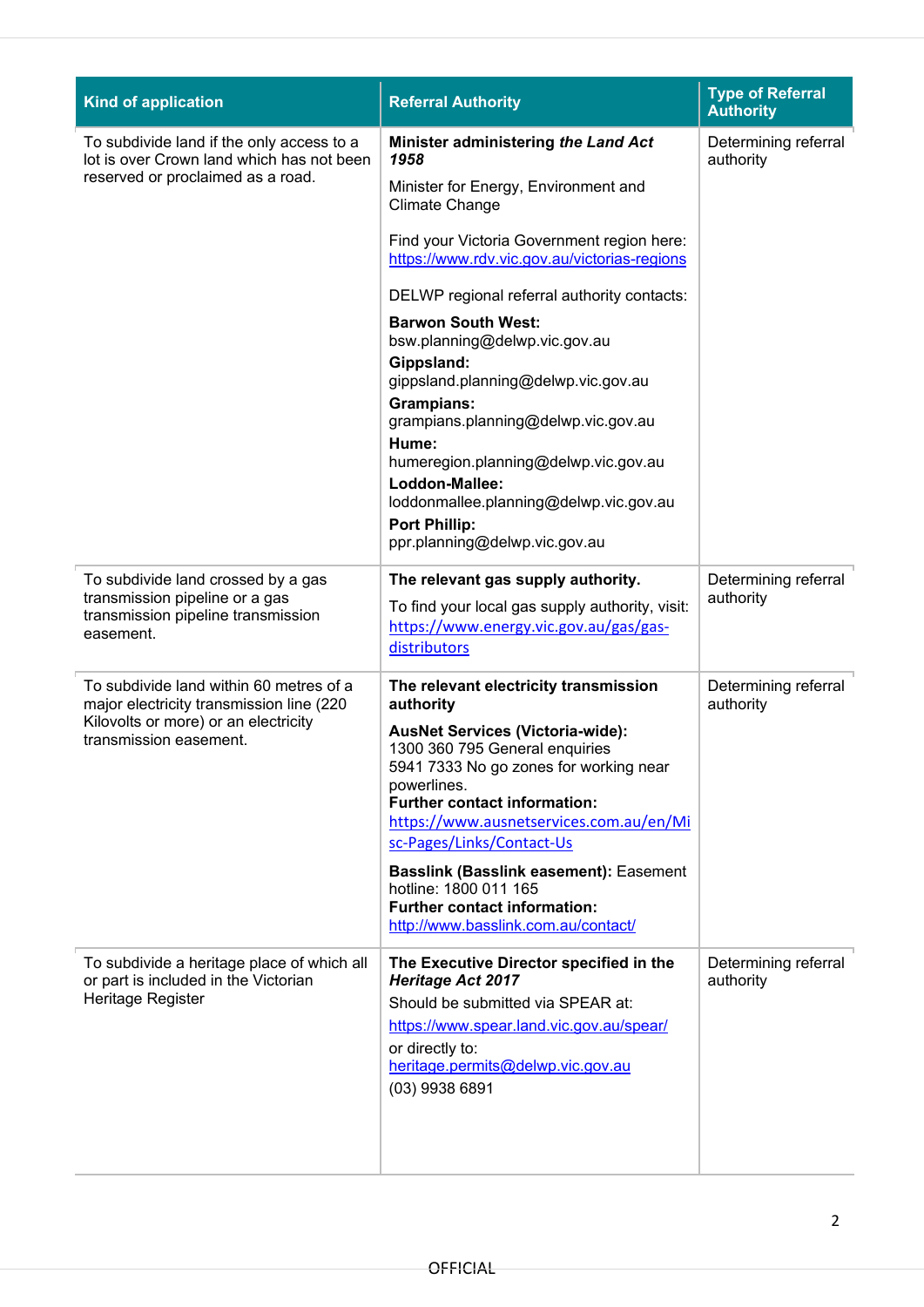| <b>Referral Authority</b>                                                                                                                                                                                                                                                                                                                                                                                                                                                                                                                                                                                                                                                             | <b>Type of Referral</b><br><b>Authority</b> |
|---------------------------------------------------------------------------------------------------------------------------------------------------------------------------------------------------------------------------------------------------------------------------------------------------------------------------------------------------------------------------------------------------------------------------------------------------------------------------------------------------------------------------------------------------------------------------------------------------------------------------------------------------------------------------------------|---------------------------------------------|
|                                                                                                                                                                                                                                                                                                                                                                                                                                                                                                                                                                                                                                                                                       |                                             |
|                                                                                                                                                                                                                                                                                                                                                                                                                                                                                                                                                                                                                                                                                       |                                             |
| <b>Environment Protection Authority</b><br>Contact: 1300 372 842<br>Address: 200 Victoria Street, Carlton 3053<br><b>Further contact details:</b><br>http://www.epa.vic.gov.au/about-us/contact-<br>$us$                                                                                                                                                                                                                                                                                                                                                                                                                                                                              | Determining referral<br>authority           |
|                                                                                                                                                                                                                                                                                                                                                                                                                                                                                                                                                                                                                                                                                       |                                             |
| <b>Secretary to the Department of</b><br><b>Environment, Land, Water and Planning</b><br>(as constituted under Part 2 of the<br><b>Conservation, Forests and Lands Act</b><br>1987)<br>Find your Victoria Government region here:<br>https://www.rdv.vic.gov.au/victorias-regions<br>DELWP regional referral authority contacts:<br><b>Barwon South West:</b><br>bsw.planning@delwp.vic.gov.au<br>Gippsland:<br>gippsland.planning@delwp.vic.gov.au<br><b>Grampians:</b><br>grampians.planning@delwp.vic.gov.au<br>Hume:<br>humeregion.planning@delwp.vic.gov.au<br>Loddon-Mallee:<br>loddonmallee.planning@delwp.vic.gov.au<br><b>Port Phillip:</b><br>ppr.planning@delwp.vic.gov.au | Recommending<br>referral authority          |
|                                                                                                                                                                                                                                                                                                                                                                                                                                                                                                                                                                                                                                                                                       |                                             |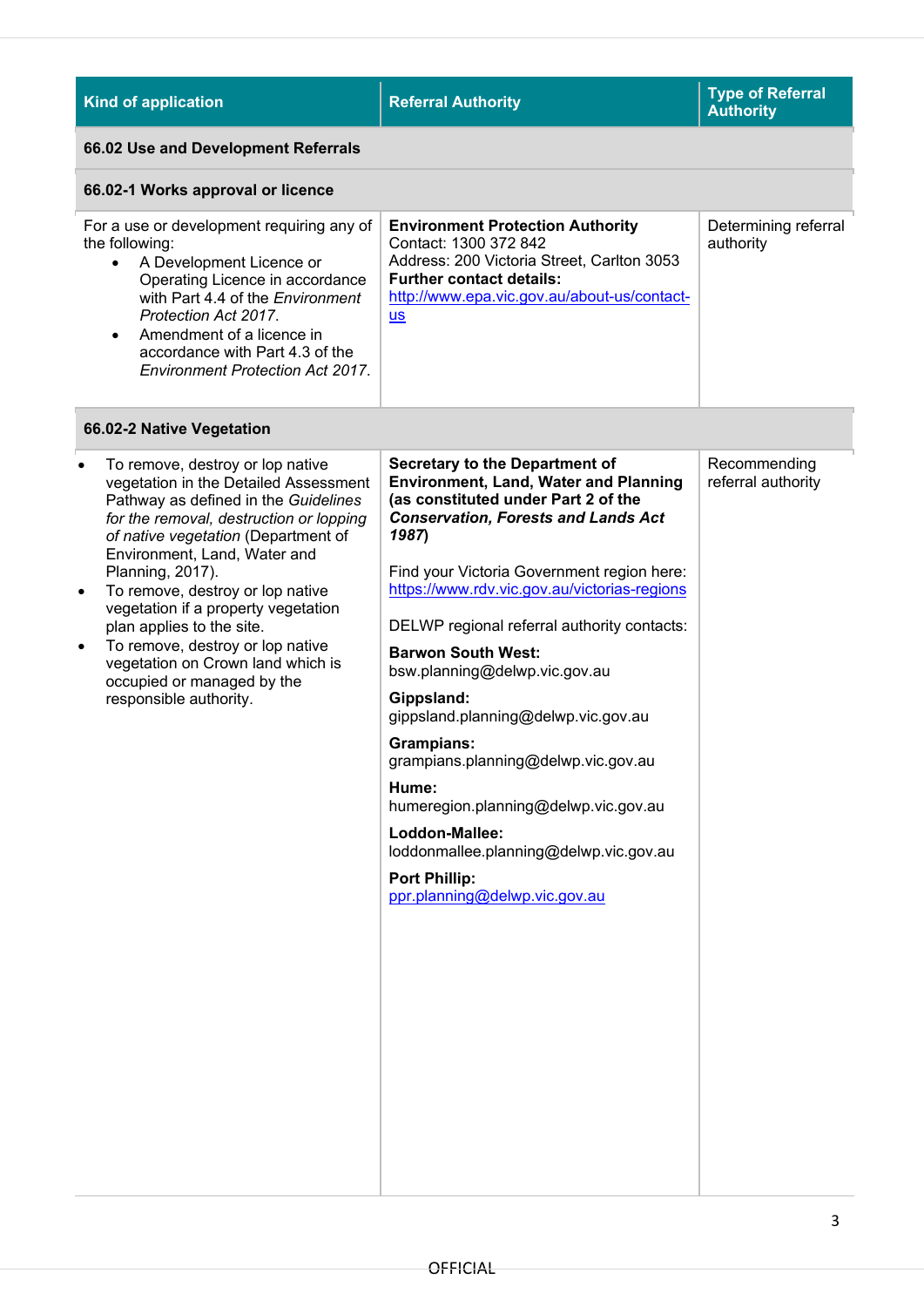| <b>Kind of application</b>          | <b>Referral Authority</b>                                                                                                                                                                                                                                                                  | <b>Type of Referral</b><br><b>Authority</b> |
|-------------------------------------|--------------------------------------------------------------------------------------------------------------------------------------------------------------------------------------------------------------------------------------------------------------------------------------------|---------------------------------------------|
| 66.02-3 Cattle Feedlot              |                                                                                                                                                                                                                                                                                            |                                             |
| To use or develop land for a cattle | <b>Minister for Agriculture</b>                                                                                                                                                                                                                                                            | Determining referral                        |
| feedlot.                            | Level 36, 121 Exhibition Street, Melbourne,<br><b>VIC 3000</b><br>(03) 8392 2261                                                                                                                                                                                                           | authority                                   |
|                                     | If the site is located within a special water<br>supply catchment area under the<br>Catchment and Land Protection Act 1994,<br>the relevant water authority under the<br>Water Act 1989 and the Secretary to the<br>Department administering the Catchment<br>and Land Protection Act 1994 | Determining referral<br>authority           |
|                                     | Find out more about water supply<br>catchment areas:<br>http://vro.agriculture.vic.gov.au/dpi/vro/vrosi<br>te.nsf/pages/dwsc_vic                                                                                                                                                           |                                             |
|                                     | To find your water authority (water<br>corporation) and contact details:<br>https://www.water.vic.gov.au/water-                                                                                                                                                                            |                                             |
|                                     | industry-and-customers/victorian-water-<br>corporations                                                                                                                                                                                                                                    |                                             |
|                                     | Find your Victoria Government region here:<br>https://www.rdv.vic.gov.au/victorias-regions                                                                                                                                                                                                 |                                             |
|                                     | DELWP regional referral authority contacts:                                                                                                                                                                                                                                                |                                             |
|                                     | <b>Barwon South West:</b><br>bsw.planning@delwp.vic.gov.au                                                                                                                                                                                                                                 |                                             |
|                                     | Gippsland:<br>gippsland.planning@delwp.vic.gov.au                                                                                                                                                                                                                                          |                                             |
|                                     | Grampians:<br>grampians.planning@delwp.vic.gov.au                                                                                                                                                                                                                                          |                                             |
|                                     | Hume:<br>humeregion.planning@delwp.vic.gov.au                                                                                                                                                                                                                                              |                                             |
|                                     | Loddon-Mallee:<br>loddonmallee.planning@delwp.vic.gov.au                                                                                                                                                                                                                                   |                                             |
|                                     | <b>Port Phillip:</b><br>ppr.planning@delwp.vic.gov.au                                                                                                                                                                                                                                      |                                             |
|                                     | If the number of cattle is 5000 or more,<br>the Environment Protection Authority                                                                                                                                                                                                           | Determining referral<br>authority           |
|                                     | Phone: 1300 372 842<br>Address: 200 Victoria Street, Carlton 3053<br>Further contact information:<br>http://www.epa.vic.gov.au/about-us/contact-<br>$us$                                                                                                                                   |                                             |
|                                     |                                                                                                                                                                                                                                                                                            |                                             |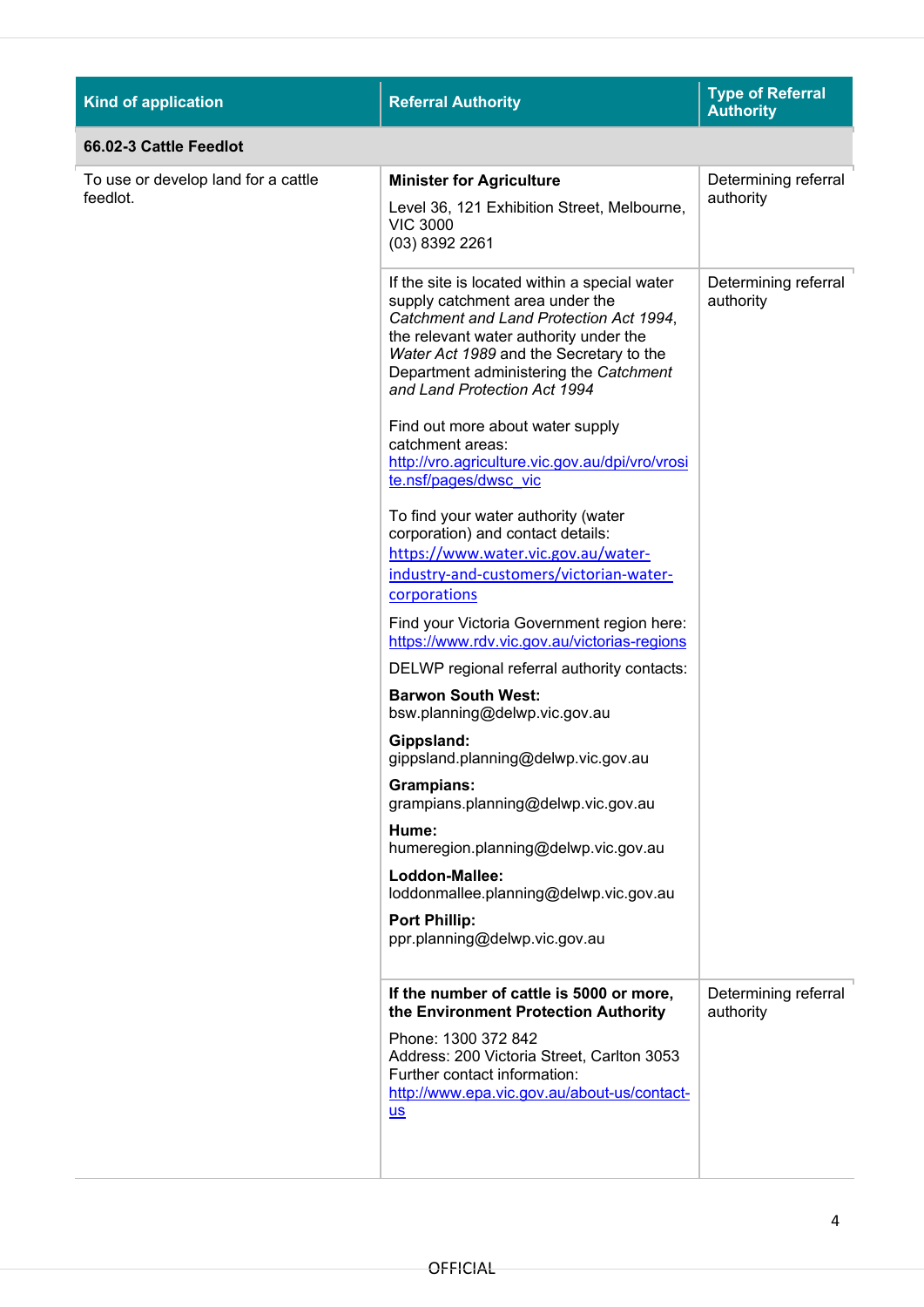| <b>Kind of application</b>                                                                                                                                                                             | <b>Referral Authority</b>                                                                                                                                                                                                                                                                                                                                                                                                                         | <b>Type of Referral</b><br><b>Authority</b> |
|--------------------------------------------------------------------------------------------------------------------------------------------------------------------------------------------------------|---------------------------------------------------------------------------------------------------------------------------------------------------------------------------------------------------------------------------------------------------------------------------------------------------------------------------------------------------------------------------------------------------------------------------------------------------|---------------------------------------------|
| 66.02-4 Major electricity line or easement                                                                                                                                                             |                                                                                                                                                                                                                                                                                                                                                                                                                                                   |                                             |
| To construct a building or construct or<br>carry out works on land within 60 metres<br>of a major electricity transmission line<br>(220 Kilovolts or more) or an electricity<br>transmission easement. | The relevant electricity transmission<br>authority<br><b>AusNet Services (Victoria-wide):</b><br>1300 360 795 General enquiries<br>5941 7333 No go zones for working near<br>powerlines.<br><b>Further contact information:</b><br>https://www.ausnetservices.com.au/en/Mi<br>sc-Pages/Links/Contact-Us<br>Basslink (Basslink easement):<br>Easement hotline: 1800 011 165<br>Further contact information:<br>http://www.basslink.com.au/contact/ | Determining referral<br>authority           |

## **66.02-5 Special water supply catchment area**

| To use, subdivide or consolidate a<br>building or construct or carry out works,                                            | The relevant water board or water<br>supply authority                                                                | Determining referral<br>authority |
|----------------------------------------------------------------------------------------------------------------------------|----------------------------------------------------------------------------------------------------------------------|-----------------------------------|
| or to demolish a building or works that are<br>within a Special Water Supply Catchment<br>Area listed in Schedule 5 of the | Find your local water board or water supply<br>authority and contact details:<br>https://www.water.vic.gov.au/water- |                                   |
| <b>Catchment and Land Protection Act</b>                                                                                   |                                                                                                                      |                                   |
| 1994 and which provides water to a                                                                                         | industry-and-customers/victorian-water-                                                                              |                                   |
| domestic supply.                                                                                                           | corporations                                                                                                         |                                   |
| This does not apply to an application for a                                                                                |                                                                                                                      |                                   |
| sign, fence, road works or unenclosed<br>building or works ancillary to a dwelling.                                        |                                                                                                                      |                                   |

#### **66.02-6 Timber Production**

| To use or develop land for timber<br>production by establishing a<br>plantation.<br>To use or develop land for timber<br>$\bullet$<br>production by harvesting timber from<br>native forest, including thinning, if the<br>area of native forest to be subjected to<br>timber production operations is 10<br>hectares or greater. | <b>Secretary to the Department of</b><br><b>Environment, Land, Water and Planning</b><br>(as constituted under Part 2 of the<br><b>Conservation, Forests and Lands Act</b><br>1987)<br>Find your Victoria Government region here:<br>https://www.rdv.vic.gov.au/victorias-regions<br>DELWP regional referral authority contacts:<br><b>Barwon South West:</b><br>bsw.planning@delwp.vic.gov.au<br>Gippsland:<br>gippsland.planning@delwp.vic.gov.au<br>Grampians:<br>grampians.planning@delwp.vic.gov.au<br>Hume:<br>humeregion.planning@delwp.vic.gov.au<br>Loddon-Mallee:<br>loddonmallee.planning@delwp.vic.gov.au<br><b>Port Phillip:</b><br>ppr.planning@delwp.vic.gov.au | Determining referral<br>authority |
|-----------------------------------------------------------------------------------------------------------------------------------------------------------------------------------------------------------------------------------------------------------------------------------------------------------------------------------|--------------------------------------------------------------------------------------------------------------------------------------------------------------------------------------------------------------------------------------------------------------------------------------------------------------------------------------------------------------------------------------------------------------------------------------------------------------------------------------------------------------------------------------------------------------------------------------------------------------------------------------------------------------------------------|-----------------------------------|
|-----------------------------------------------------------------------------------------------------------------------------------------------------------------------------------------------------------------------------------------------------------------------------------------------------------------------------------|--------------------------------------------------------------------------------------------------------------------------------------------------------------------------------------------------------------------------------------------------------------------------------------------------------------------------------------------------------------------------------------------------------------------------------------------------------------------------------------------------------------------------------------------------------------------------------------------------------------------------------------------------------------------------------|-----------------------------------|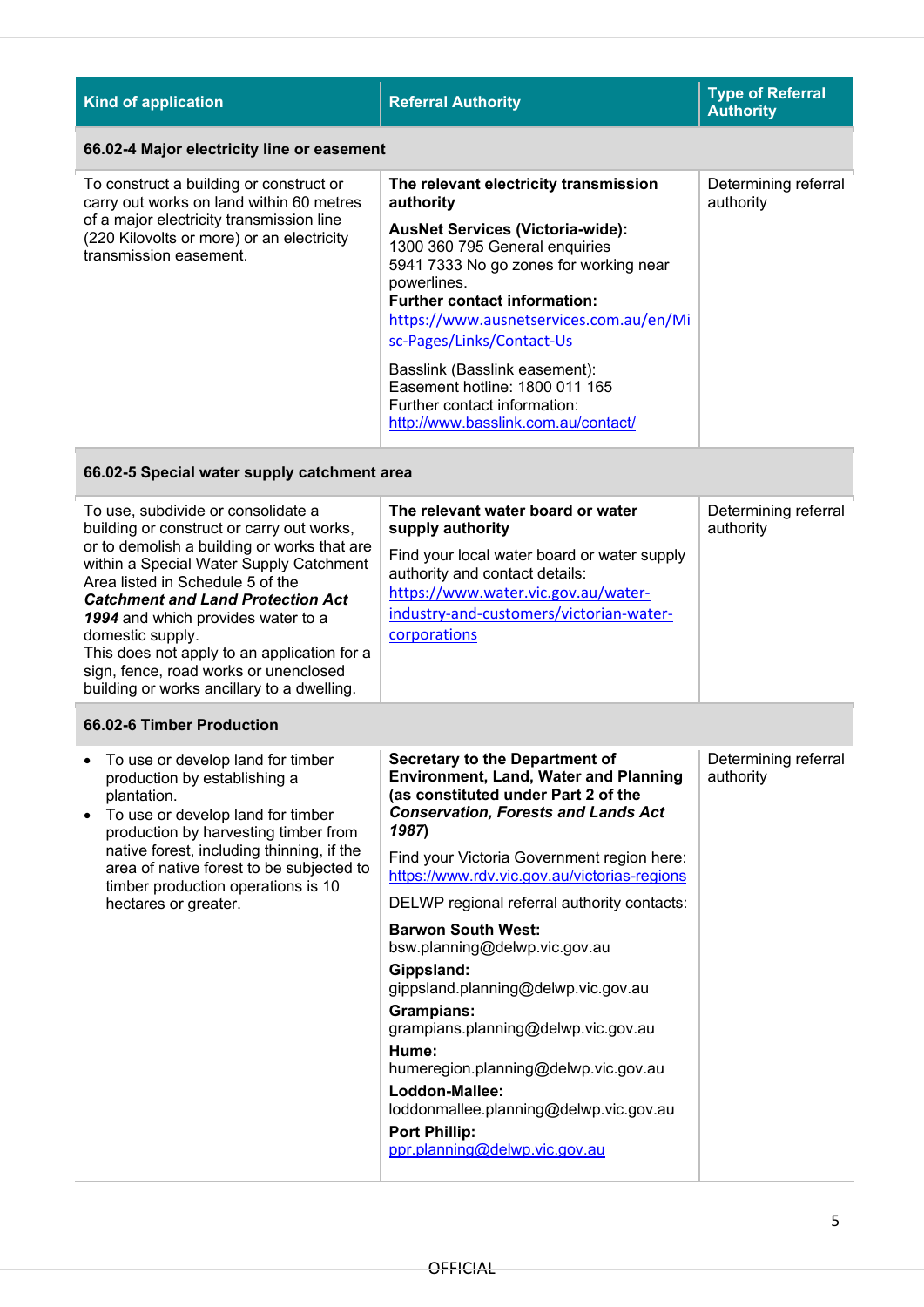| <b>Kind of application</b>                                                                                                                                                                                                                                                                                                                                                                                                                                                                                                                                                                                                                                                                         | <b>Referral Authority</b>                                                                                                                                                                           | <b>Type of Referral</b><br><b>Authority</b> |
|----------------------------------------------------------------------------------------------------------------------------------------------------------------------------------------------------------------------------------------------------------------------------------------------------------------------------------------------------------------------------------------------------------------------------------------------------------------------------------------------------------------------------------------------------------------------------------------------------------------------------------------------------------------------------------------------------|-----------------------------------------------------------------------------------------------------------------------------------------------------------------------------------------------------|---------------------------------------------|
| 66.02-7 Industry, utility installation or warehouse                                                                                                                                                                                                                                                                                                                                                                                                                                                                                                                                                                                                                                                |                                                                                                                                                                                                     |                                             |
| To use land for an industry, utility<br>installation or warehouse for a purpose<br>listed in the table to Clause 53.10 with no<br>threshold distance specified or if the<br>threshold distance is not to be met.                                                                                                                                                                                                                                                                                                                                                                                                                                                                                   | <b>Environment Protection Authority</b><br>Phone: 1300 372 842<br>Address: 200 Victoria Street, Carlton 3053<br>Further contact information:<br>http://www.epa.vic.gov.au/about-us/contact-<br>$us$ | Determining referral<br>authority           |
| To use land for an industry, utility<br>installation or warehouse if any of the<br>following apply:<br>A fire protection quantity is exceeded<br>under the Dangerous Goods (Storage<br>and Handling) Regulations 2012.<br>A notification is required under the<br>Occupational Health and Safety<br>Regulation 2017.<br>A licence is required under the<br>Dangerous Goods (Explosives)<br>Regulations 2011.<br>A licence is required under the<br>Dangerous Goods (HCDG)<br>Regulations 2016 and the use is not<br>associated with agriculture.                                                                                                                                                   | The Victorian WorkCover Authority<br>(trading as WorkSafe Victoria)<br>Phone: 1800 136 089 or (03) 9641 1444<br>Further contact information:<br>http://www.worksafe.vic.gov.au/contact-us           | Determining referral<br>authority           |
| To construct a building or construct or<br>carry out works on land used for an<br>industry, utility installation or warehouse if<br>the area of the buildings and works will<br>increase by more than 25 per cent and<br>any of the following apply:<br>A fire protection quantity is exceeded<br>under the Dangerous Goods (Storage<br>and Handling) Regulations 2012.<br>A notification is required under the<br>Occupational Health and Safety<br>Regulations 2017.<br>A licence is required under the<br>Dangerous Goods (Explosives)<br>Regulations 2011.<br>A licence is required under the<br>Dangerous Goods (HCDG)<br>Regulations 2016 and the use is not<br>associated with agriculture. | The Victorian WorkCover Authority<br>(trading as WorkSafe Victoria)<br>Phone: 1800 136 089 or (03) 9641 1444<br>Further contact information:<br>http://www.worksafe.vic.gov.au/contact-us           | Determining referral<br>authority           |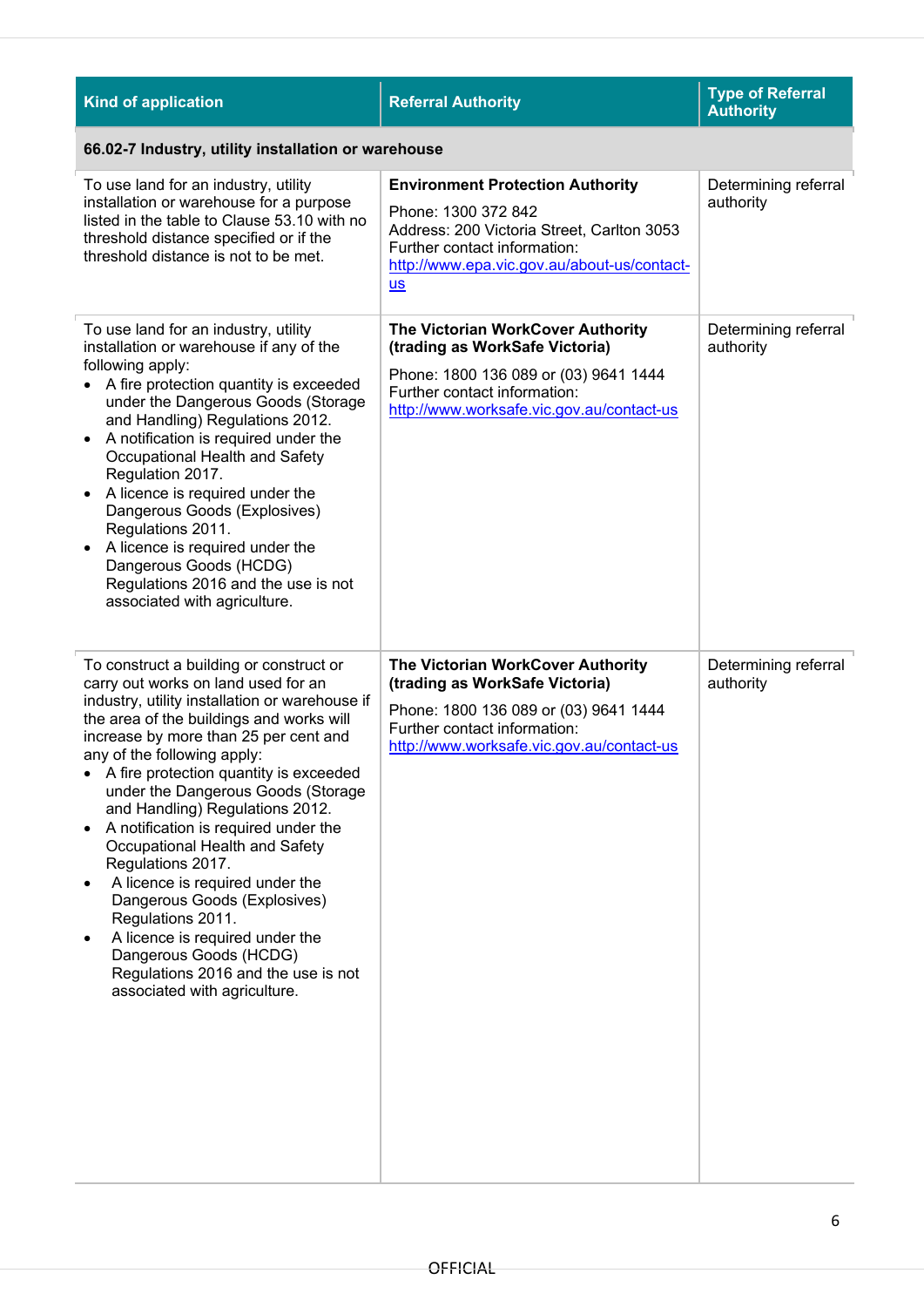| <b>Kind of application</b>                                                                                                       | <b>Referral Authority</b>                                                                                                                                                                                                         | <b>Type of Referral</b><br><b>Authority</b> |  |
|----------------------------------------------------------------------------------------------------------------------------------|-----------------------------------------------------------------------------------------------------------------------------------------------------------------------------------------------------------------------------------|---------------------------------------------|--|
| 66.02-8 Extractive industry                                                                                                      |                                                                                                                                                                                                                                   |                                             |  |
| To use or develop land for extractive<br>industry.                                                                               | <b>Secretary to the Department</b><br>administering the Heritage Act 2017                                                                                                                                                         | Determining referral<br>authority           |  |
|                                                                                                                                  | Find your local DELWP office and contact<br>details here:                                                                                                                                                                         |                                             |  |
|                                                                                                                                  | https://www.heritage.vic.gov.au/about-<br>us/contact-us                                                                                                                                                                           |                                             |  |
|                                                                                                                                  | <b>Secretary to the Department</b><br>administering the Mineral Resources<br>(Sustainable Development Act 1990)                                                                                                                   |                                             |  |
|                                                                                                                                  | Department of Jobs, Precincts and Regions<br>Phone: (03) 9651 9999<br>Postal address: GPO Box 4509, Melbourne<br><b>VIC 3001</b><br>Further contact information:<br>http://economicdevelopment.vic.gov.au/abo<br>ut-us/contact-us |                                             |  |
| To use or develop land for extractive<br>industry on Crown land or land abutting<br>Crown land, other than a government<br>road. | <b>Secretary to the Department</b><br>administering the Land Act 1958, Crown<br>Land (Reserves) Act 1978, National<br>Parks Act 1975 and Forests Act 1958                                                                         | Determining referral<br>authority           |  |
|                                                                                                                                  | Find your Victoria Government region here:<br>https://www.rdv.vic.gov.au/victorias-regions                                                                                                                                        |                                             |  |
|                                                                                                                                  | DELWP regional referral authority contacts:                                                                                                                                                                                       |                                             |  |
|                                                                                                                                  | <b>Barwon South West:</b><br>bsw.planning@delwp.vic.gov.au                                                                                                                                                                        |                                             |  |
|                                                                                                                                  | Gippsland:<br>gippsland.planning@delwp.vic.gov.au                                                                                                                                                                                 |                                             |  |
|                                                                                                                                  | <b>Grampians:</b><br>grampians.planning@delwp.vic.gov.au                                                                                                                                                                          |                                             |  |
|                                                                                                                                  | Hume:<br>humeregion.planning@delwp.vic.gov.au                                                                                                                                                                                     |                                             |  |
|                                                                                                                                  | Loddon-Mallee:<br>loddonmallee.planning@delwp.vic.gov.au                                                                                                                                                                          |                                             |  |
|                                                                                                                                  | <b>Port Phillip:</b><br>ppr.planning@delwp.vic.gov.au                                                                                                                                                                             |                                             |  |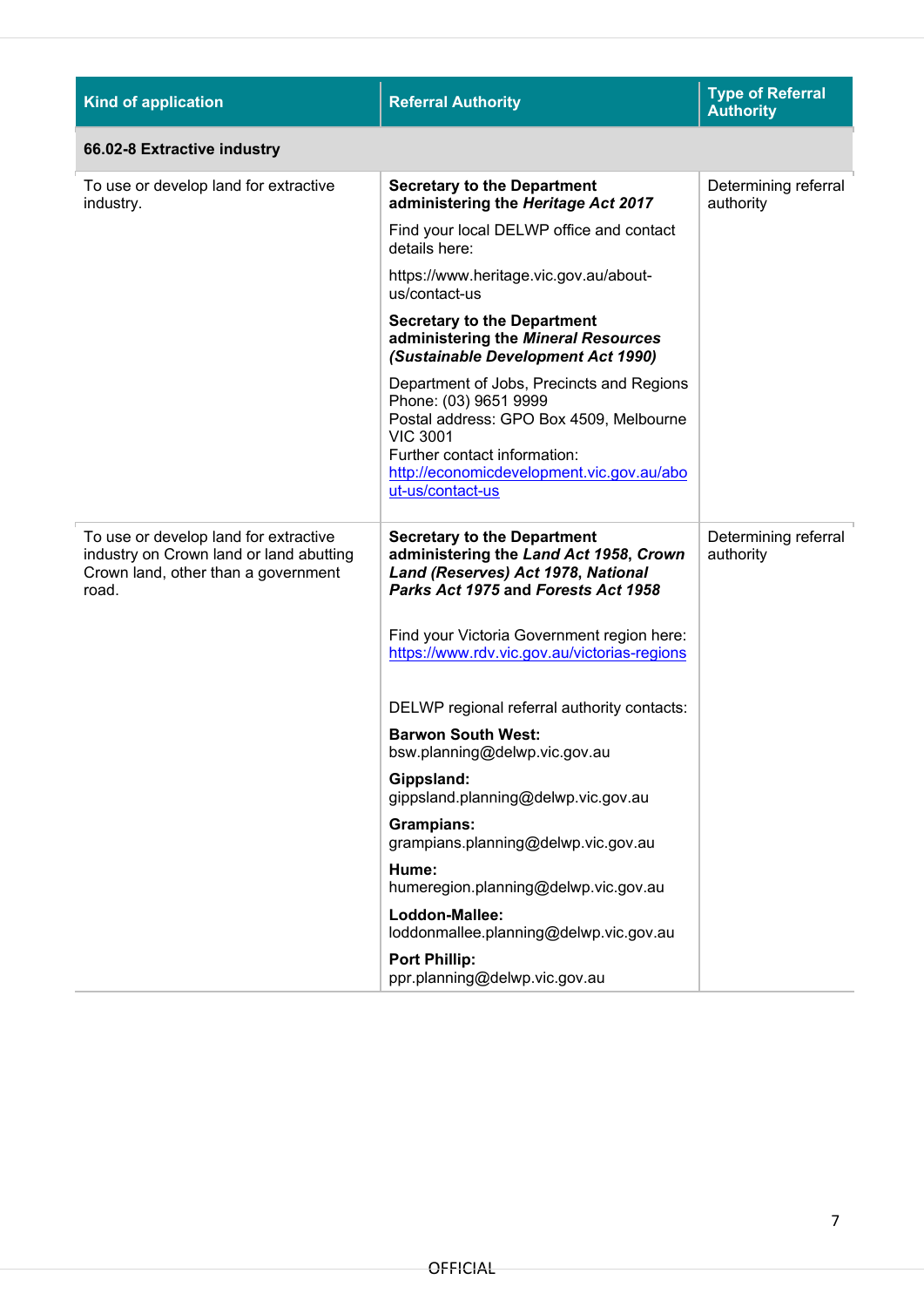| <b>Kind of application</b>                                                                                                                                                                                                                                                  | <b>Referral Authority</b>                                                                                | <b>Type of Referral</b><br><b>Authority</b> |
|-----------------------------------------------------------------------------------------------------------------------------------------------------------------------------------------------------------------------------------------------------------------------------|----------------------------------------------------------------------------------------------------------|---------------------------------------------|
| To use or develop land for extractive<br>industry:<br>In Special Areas declared under<br>Section 27 of the Catchment and<br><b>Land Protection Act 1994.</b><br>On land where the use or<br>development involves the removal or<br>destruction of native vegetation if that | <b>Secretary to the Department</b><br>administering the Catchment and Land<br><b>Protection Act 1994</b> | Determining referral<br>authority           |
|                                                                                                                                                                                                                                                                             | Find your Victoria Government region here:<br>https://www.rdv.vic.gov.au/victorias-regions               |                                             |
| total area to be cleared is 10 hectares<br>or greater.                                                                                                                                                                                                                      | DELWP regional referral authority contacts:                                                              |                                             |
| On land which has been identified in<br>٠<br>this scheme as being subject to high                                                                                                                                                                                           | <b>Barwon South West:</b><br>bsw.planning@delwp.vic.gov.au                                               |                                             |
| erosion risk or areas identified as<br>being subject to salinity management.                                                                                                                                                                                                | Gippsland:<br>gippsland.planning@delwp.vic.gov.au                                                        |                                             |
|                                                                                                                                                                                                                                                                             | <b>Grampians:</b><br>grampians.planning@delwp.vic.gov.au                                                 |                                             |
|                                                                                                                                                                                                                                                                             | Hume:<br>humeregion.planning@delwp.vic.gov.au                                                            |                                             |
|                                                                                                                                                                                                                                                                             | Loddon-Mallee:<br>loddonmallee.planning@delwp.vic.gov.au                                                 |                                             |
|                                                                                                                                                                                                                                                                             | <b>Port Phillip:</b><br>ppr.planning@delwp.vic.gov.au                                                    |                                             |
| To use or develop land for extractive<br>industry:<br>In areas with communities or taxa<br>listed or critical habitat determined<br>under the Flora and Fauna<br><b>Guarantee Act 1988.</b><br>On land which has been identified in<br>this scheme as containing sites of   | <b>Secretary to the Department</b><br>administering the Flora and Fauna<br><b>Guarantee Act 1988</b>     | Determining referral<br>authority           |
|                                                                                                                                                                                                                                                                             | Find your Victoria Government region here:<br>https://www.rdv.vic.gov.au/victorias-regions               |                                             |
| flora or fauna significance.                                                                                                                                                                                                                                                | DELWP regional referral authority contacts:                                                              |                                             |
|                                                                                                                                                                                                                                                                             | <b>Barwon South West:</b><br>bsw.planning@delwp.vic.gov.au                                               |                                             |
|                                                                                                                                                                                                                                                                             | Gippsland:<br>gippsland.planning@delwp.vic.gov.au                                                        |                                             |
|                                                                                                                                                                                                                                                                             | <b>Grampians:</b><br>grampians.planning@delwp.vic.gov.au                                                 |                                             |
|                                                                                                                                                                                                                                                                             | Hume:<br>humeregion.planning@delwp.vic.gov.au                                                            |                                             |
|                                                                                                                                                                                                                                                                             | Loddon-Mallee:<br>loddonmallee.planning@delwp.vic.gov.au                                                 |                                             |
|                                                                                                                                                                                                                                                                             | <b>Port Phillip:</b><br>ppr.planning@delwp.vic.gov.au                                                    |                                             |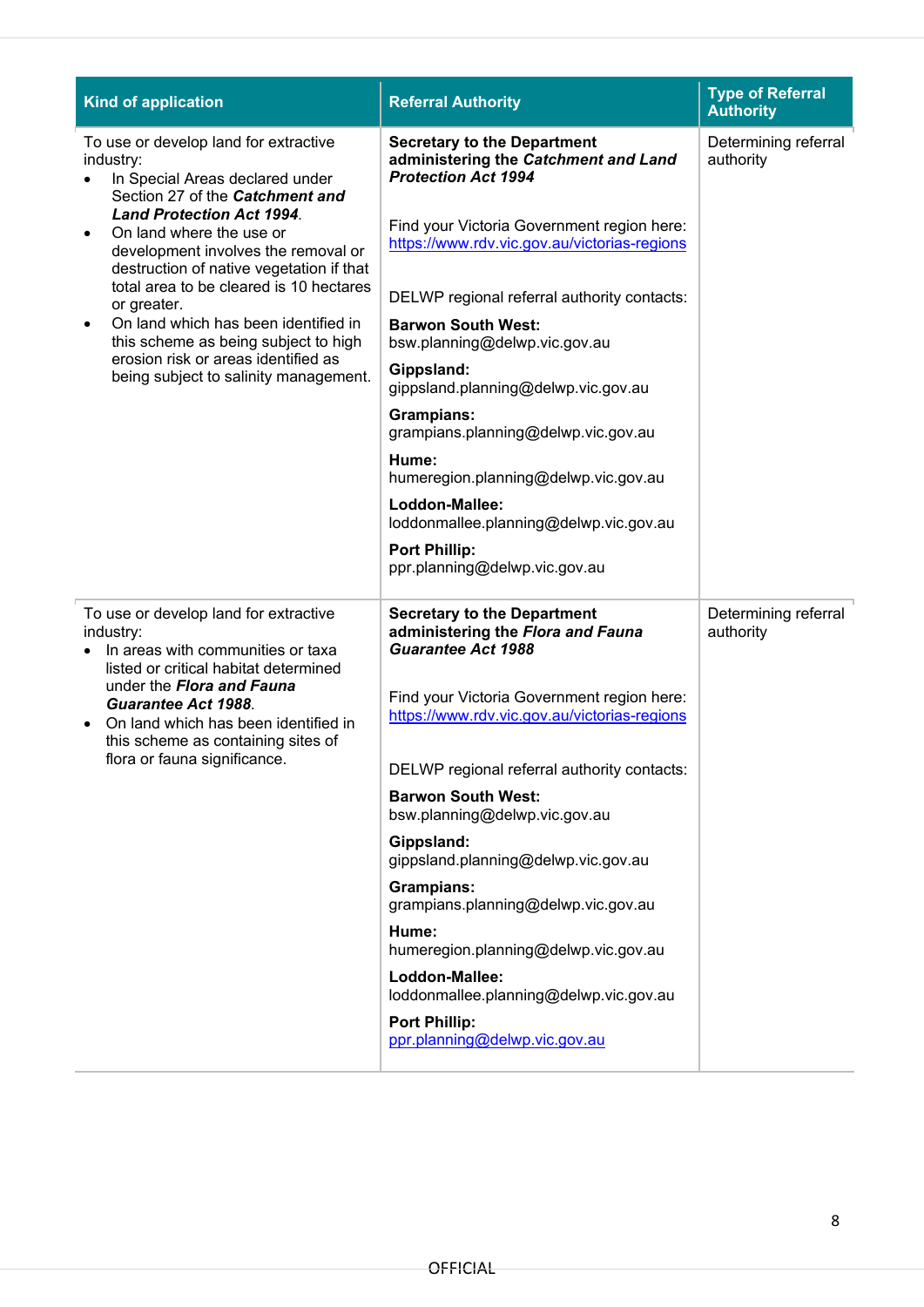| <b>Kind of application</b>                                                                                                                                                                                                                                                                                                                                                                                                                                                                                                                                                                                                                                                                                                                                                                              | <b>Referral Authority</b>                                                                                                                                                                                       | <b>Type of Referral</b><br><b>Authority</b> |
|---------------------------------------------------------------------------------------------------------------------------------------------------------------------------------------------------------------------------------------------------------------------------------------------------------------------------------------------------------------------------------------------------------------------------------------------------------------------------------------------------------------------------------------------------------------------------------------------------------------------------------------------------------------------------------------------------------------------------------------------------------------------------------------------------------|-----------------------------------------------------------------------------------------------------------------------------------------------------------------------------------------------------------------|---------------------------------------------|
| To use or develop land for extractive<br>industry on land which has been identified<br>in this scheme as flood prone.                                                                                                                                                                                                                                                                                                                                                                                                                                                                                                                                                                                                                                                                                   | <b>Secretary to the Department</b><br>administering Section 201 of the Water<br>Act 1989                                                                                                                        | Determining referral<br>authority           |
|                                                                                                                                                                                                                                                                                                                                                                                                                                                                                                                                                                                                                                                                                                                                                                                                         | Find your Victoria Government region here:<br>https://www.rdv.vic.gov.au/victorias-regions                                                                                                                      |                                             |
|                                                                                                                                                                                                                                                                                                                                                                                                                                                                                                                                                                                                                                                                                                                                                                                                         | DELWP regional referral authority contacts:                                                                                                                                                                     |                                             |
|                                                                                                                                                                                                                                                                                                                                                                                                                                                                                                                                                                                                                                                                                                                                                                                                         | <b>Barwon South West:</b><br>bsw.planning@delwp.vic.gov.au                                                                                                                                                      |                                             |
|                                                                                                                                                                                                                                                                                                                                                                                                                                                                                                                                                                                                                                                                                                                                                                                                         | Gippsland:<br>gippsland.planning@delwp.vic.gov.au                                                                                                                                                               |                                             |
|                                                                                                                                                                                                                                                                                                                                                                                                                                                                                                                                                                                                                                                                                                                                                                                                         | <b>Grampians:</b><br>grampians.planning@delwp.vic.gov.au                                                                                                                                                        |                                             |
|                                                                                                                                                                                                                                                                                                                                                                                                                                                                                                                                                                                                                                                                                                                                                                                                         | Hume:<br>humeregion.planning@delwp.vic.gov.au                                                                                                                                                                   |                                             |
|                                                                                                                                                                                                                                                                                                                                                                                                                                                                                                                                                                                                                                                                                                                                                                                                         | Loddon-Mallee:<br>loddonmallee.planning@delwp.vic.gov.au                                                                                                                                                        |                                             |
|                                                                                                                                                                                                                                                                                                                                                                                                                                                                                                                                                                                                                                                                                                                                                                                                         | <b>Port Phillip:</b><br>ppr.planning@delwp.vic.gov.au                                                                                                                                                           |                                             |
| To use or develop land for extractive<br>industry if the land is intended to be used<br>for land fill at a future date.                                                                                                                                                                                                                                                                                                                                                                                                                                                                                                                                                                                                                                                                                 | <b>Environment Protection Authority</b><br>Phone: 1300 372 842<br>Address: 200 Victoria Street, Carlton,<br>Victoria 3053<br>Further contact information:<br>http://www.epa.vic.gov.au/about-us/contact-<br>$S$ | Determining referral<br>authority           |
| To use or develop land for extractive<br>industry:<br>On land which abuts a local road<br>which intersects with a road declared<br>as a freeway or an arterial road under<br>the Road Management Act 2004 and<br>if the development is expected to<br>increase traffic movement at the<br>intersection of the local road and the<br>declared road by ten percent or more.<br>On land which abuts a road declared<br>$\bullet$<br>as a freeway or the arterial road under<br>the Road Management Act 2004.<br>This does not apply to a development<br>which generates less than one<br>hundred commercial trips per day, with<br>roadworks at the entrance to the site<br>built in accordance with the<br>requirements of the Head, Transport<br>for Victoria and the declared road is<br>not a freeway. | <b>Head, Transport for Victoria</b><br>https://transport.vic.gov.au/about/statutory-<br>planning<br>https://transport.vic.gov.au/about/statutory-<br>planning/statutory-planning-contacts                       | Determining referral<br>authority           |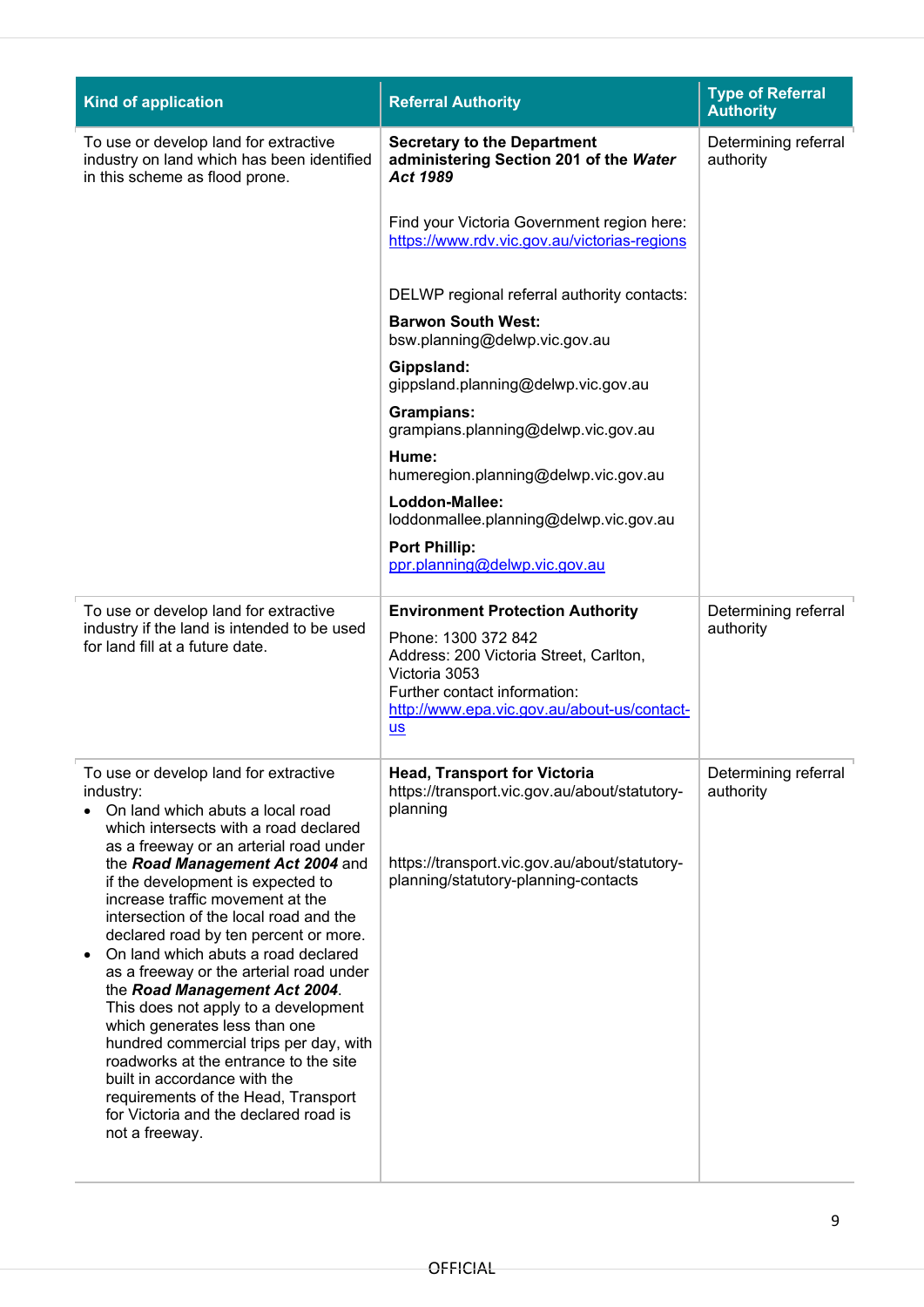| <b>Kind of application</b>                                  | <b>Referral Authority</b>                                                                                                                                                                                                                                                                                                                                                        | <b>Type of Referral</b><br><b>Authority</b> |  |
|-------------------------------------------------------------|----------------------------------------------------------------------------------------------------------------------------------------------------------------------------------------------------------------------------------------------------------------------------------------------------------------------------------------------------------------------------------|---------------------------------------------|--|
| 66.02-9 Geothermal energy extraction                        |                                                                                                                                                                                                                                                                                                                                                                                  |                                             |  |
| To use or develop land for geothermal<br>energy extraction. | <b>Secretary to the Department</b><br>administering the Geothermal Energy<br><b>Resources Act 2005</b><br>Department of Economic Development,<br>Jobs, Transport and Resources<br>Phone: 03 9651 9999<br>Postal address: GPO Box 4509, Melbourne<br><b>VIC 3001</b><br>Further contact information:<br>http://economicdevelopment.vic.gov.au/abo<br>ut-us/contact-us             | Determining referral<br>authority           |  |
| 66.02-10 Greenhouse gas sequestration                       |                                                                                                                                                                                                                                                                                                                                                                                  |                                             |  |
| To use or develop land for greenhouse<br>has sequestration. | <b>Secretary to the Department</b><br>administering the Greenhouse Gas<br><b>Geological Sequestration Act 2008</b><br>Department of Economic Development,<br>Jobs, Transport and Resources<br>Phone: 03 9651 9999<br>Postal address: GPO Box 4509, Melbourne<br><b>VIC 3001</b><br>Further contact information:<br>http://economicdevelopment.vic.gov.au/abo<br>ut-us/contact-us | Determining referral<br>authority           |  |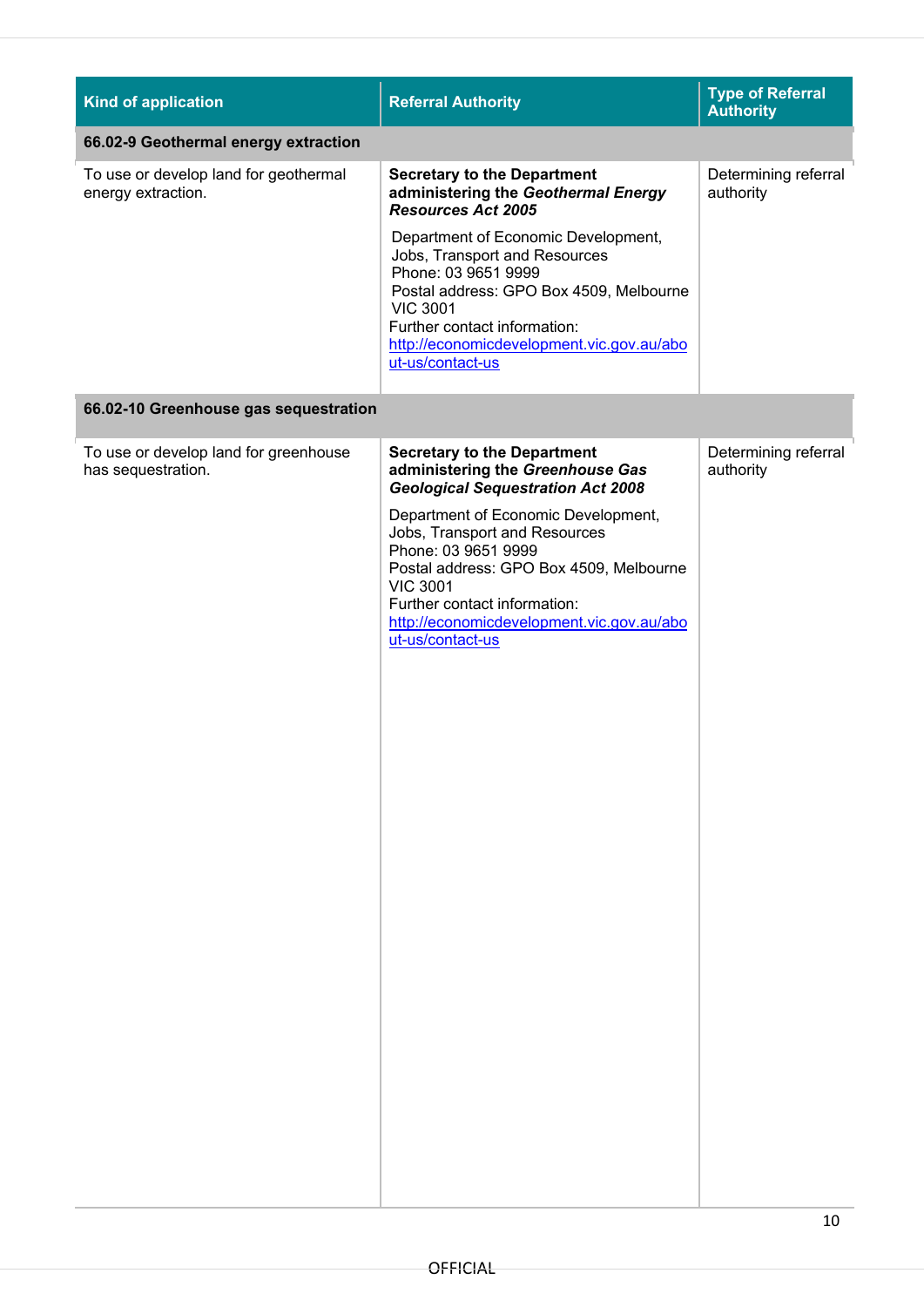| <b>Kind of application</b>                                                                                                                                                                                                                                                                                                                                                                                                                                                                                                                                                                                                                                                                                                                                                                                                                                                                                                                                                                                                                                                                                                                                                                                                                                                                                                                                                                                                                                                                                                                                                                                                                                                                       | <b>Referral Authority</b>                                                                                                                                                                 | <b>Type of Referral</b><br><b>Authority</b> |  |
|--------------------------------------------------------------------------------------------------------------------------------------------------------------------------------------------------------------------------------------------------------------------------------------------------------------------------------------------------------------------------------------------------------------------------------------------------------------------------------------------------------------------------------------------------------------------------------------------------------------------------------------------------------------------------------------------------------------------------------------------------------------------------------------------------------------------------------------------------------------------------------------------------------------------------------------------------------------------------------------------------------------------------------------------------------------------------------------------------------------------------------------------------------------------------------------------------------------------------------------------------------------------------------------------------------------------------------------------------------------------------------------------------------------------------------------------------------------------------------------------------------------------------------------------------------------------------------------------------------------------------------------------------------------------------------------------------|-------------------------------------------------------------------------------------------------------------------------------------------------------------------------------------------|---------------------------------------------|--|
|                                                                                                                                                                                                                                                                                                                                                                                                                                                                                                                                                                                                                                                                                                                                                                                                                                                                                                                                                                                                                                                                                                                                                                                                                                                                                                                                                                                                                                                                                                                                                                                                                                                                                                  | 66.02-11 Integrated Public Transport Planning                                                                                                                                             |                                             |  |
| An application to subdivide land, to<br>construct a building or to construct or<br>carry out works for any of the following:<br>A residential development<br>$\bullet$<br>comprising 60 or more dwellings or<br>lots.<br>A residential building comprising 60<br>$\bullet$<br>or more lodging rooms.<br>A residential village comprising 60 or<br>$\bullet$<br>more dwellings.<br>A retirement village comprising 60 or<br>$\bullet$<br>more dwellings or lots.<br>A new retail premises of 4000 or<br>$\bullet$<br>more square metres of leasable floor<br>area.<br>An increase of more than 1000<br>$\bullet$<br>square metres to the leasable floor<br>area<br>of an existing retail premises which<br>٠<br>is 4000 or more square metres<br>leasable floor area.<br>$\bullet$<br>An office development of 10,000 or<br>٠<br>more square metres of leasable<br>floor area.<br>٠<br>A place of assembly comprising 400<br>$\bullet$<br>or more seats or 600 or more square<br>metres of gross floor area.<br>٠<br>An education centre.<br>٠<br>A major sports and recreation facility.<br>٠<br>Any alteration or development of<br>$\bullet$<br>public transport infrastructure or<br>stops,<br>unless undertaken for the Head,<br>$\bullet$<br>Transport for Victoria.<br>This does not apply to:<br>Buildings and works associated with<br>$\bullet$<br>an existing place of assembly,<br>education centre, major sports and<br>$\bullet$<br>recreation facility or retirement<br>village.<br>A development consistent with an<br>$\bullet$<br>adopted Structure Plan that has<br>been<br>prepared in consultation with and<br>$\bullet$<br>endorsed by the Head, Transport for<br>Victoria. | <b>Head, Transport for Victoria</b><br>https://transport.vic.gov.au/about/statutory-<br>planning<br>https://transport.vic.gov.au/about/statutory-<br>planning/statutory-planning-contacts | Determining referral<br>authority           |  |
| 66.02-12 Declared irrigation districts                                                                                                                                                                                                                                                                                                                                                                                                                                                                                                                                                                                                                                                                                                                                                                                                                                                                                                                                                                                                                                                                                                                                                                                                                                                                                                                                                                                                                                                                                                                                                                                                                                                           |                                                                                                                                                                                           |                                             |  |
| An application to use or develop land for<br>a renewable energy facility located within<br>an irrigation district declared under Part<br>6A of the Water Act 1989                                                                                                                                                                                                                                                                                                                                                                                                                                                                                                                                                                                                                                                                                                                                                                                                                                                                                                                                                                                                                                                                                                                                                                                                                                                                                                                                                                                                                                                                                                                                | Secretary to the Department administering<br>the Water Act 1989.<br>solar.water@delwp.vic.gov.au                                                                                          | Recommending<br>referral authority          |  |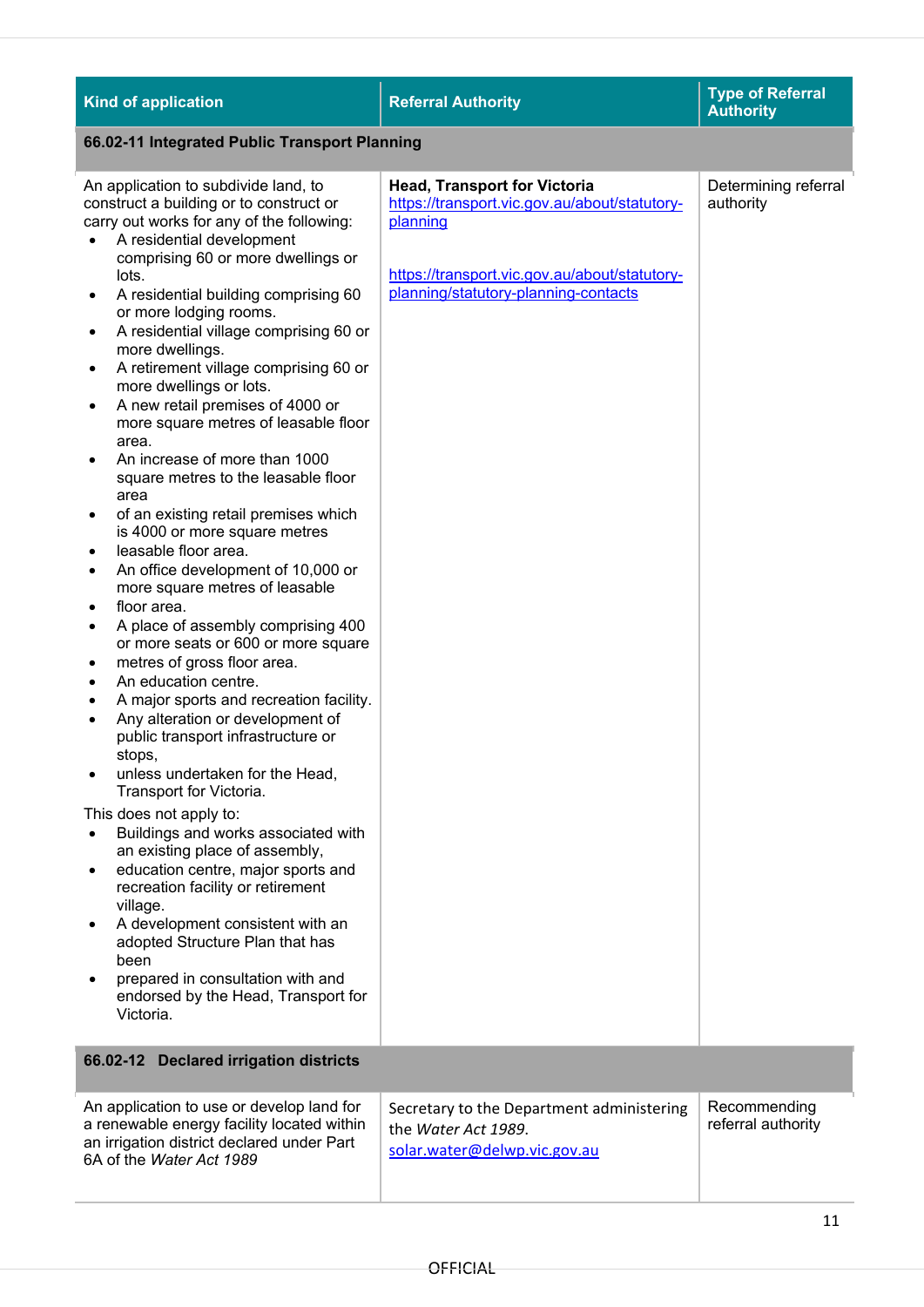| <b>Clause</b>               | <b>Kind of application</b>                                                                                         | <b>Referral authority</b>                                                                                                                                                                                                                    | <b>Type of</b>                        |  |
|-----------------------------|--------------------------------------------------------------------------------------------------------------------|----------------------------------------------------------------------------------------------------------------------------------------------------------------------------------------------------------------------------------------------|---------------------------------------|--|
|                             |                                                                                                                    |                                                                                                                                                                                                                                              | referral<br>authority                 |  |
|                             | 66.03 Referral of permit applications under other State standard provisions                                        |                                                                                                                                                                                                                                              |                                       |  |
| Clause<br>36.03-5<br>(PCRZ) | An application for the<br>use or development of<br>an Emergency services                                           | Secretary to the Department of Environment,<br><b>Land, Water and Planning</b>                                                                                                                                                               | Determining<br>referral<br>authority  |  |
|                             | facility.                                                                                                          | Find your Victoria Government region here:<br>https://www.rdv.vic.gov.au/victorias-regions                                                                                                                                                   |                                       |  |
|                             |                                                                                                                    | DELWP regional referral authority contacts:                                                                                                                                                                                                  |                                       |  |
|                             |                                                                                                                    | <b>Barwon South West:</b><br>bsw.planning@delwp.vic.gov.au                                                                                                                                                                                   |                                       |  |
|                             |                                                                                                                    | Gippsland:<br>gippsland.planning@delwp.vic.gov.au                                                                                                                                                                                            |                                       |  |
|                             |                                                                                                                    | <b>Grampians:</b><br>grampians.planning@delwp.vic.gov.au                                                                                                                                                                                     |                                       |  |
|                             |                                                                                                                    | Hume:<br>humeregion.planning@delwp.vic.gov.au                                                                                                                                                                                                |                                       |  |
|                             |                                                                                                                    | Loddon-Mallee:<br>loddonmallee.planning@delwp.vic.gov.au                                                                                                                                                                                     |                                       |  |
|                             |                                                                                                                    | Port Phillip: ppr.planning@delwp.vic.gov.au                                                                                                                                                                                                  |                                       |  |
| Clause<br>37.03-5<br>(UFZ)  | An application under the<br>zone within the<br>waterway management<br>district of Melbourne<br>Water Corporation.  | <b>Melbourne Water Corporation</b><br>Phone: 131 722<br>Postal Address: Melbourne Water<br>PO Box 4342<br>Melbourne VIC 3001<br>Further contact information:<br>http://www.melbournewater.com.au/aboutus/contact<br>us/pages/contact-us.aspx | Determining<br>referral<br>authority  |  |
|                             | An application under the<br>zone outside the<br>waterway management<br>district of Melbourne<br>Water Corporation. | Relevant floodplain management authority<br>(FMA)<br>Find the contact details for your FMA here:<br>http://www.floodvictoria.vic.gov.au/centric/prepare<br>prevent/risks.jsp?                                                                | Recommending<br>referral<br>authority |  |
| Clause<br>37.07-5<br>(UGZ)  | An application under the<br>zone within Metropolitan<br>Melbourne.                                                 | <b>Victorian Planning Authority</b><br>Phone: (03) 9651 9600<br>Address: Level 25, 35 Collins Street, Melbourne<br>3000<br>Further contact information:<br>referrals@vpa.vic.gov.au                                                          | Determining<br>referral<br>authority  |  |
|                             | An application under the<br>zone outside<br>Metropolitan Melbourne.                                                | Secretary to the Department of Environment,<br><b>Land, Water and Planning</b>                                                                                                                                                               | Determining<br>referral<br>authority  |  |
|                             |                                                                                                                    | Find your Victoria Government region here:<br>https://www.rdv.vic.gov.au/victorias-regions                                                                                                                                                   |                                       |  |
|                             |                                                                                                                    | DELWP regional referral authority contacts:                                                                                                                                                                                                  |                                       |  |
|                             |                                                                                                                    | <b>Barwon South West:</b><br>bsw.planning@delwp.vic.gov.au                                                                                                                                                                                   |                                       |  |
|                             |                                                                                                                    | Gippsland:<br>gippsland.planning@delwp.vic.gov.au                                                                                                                                                                                            |                                       |  |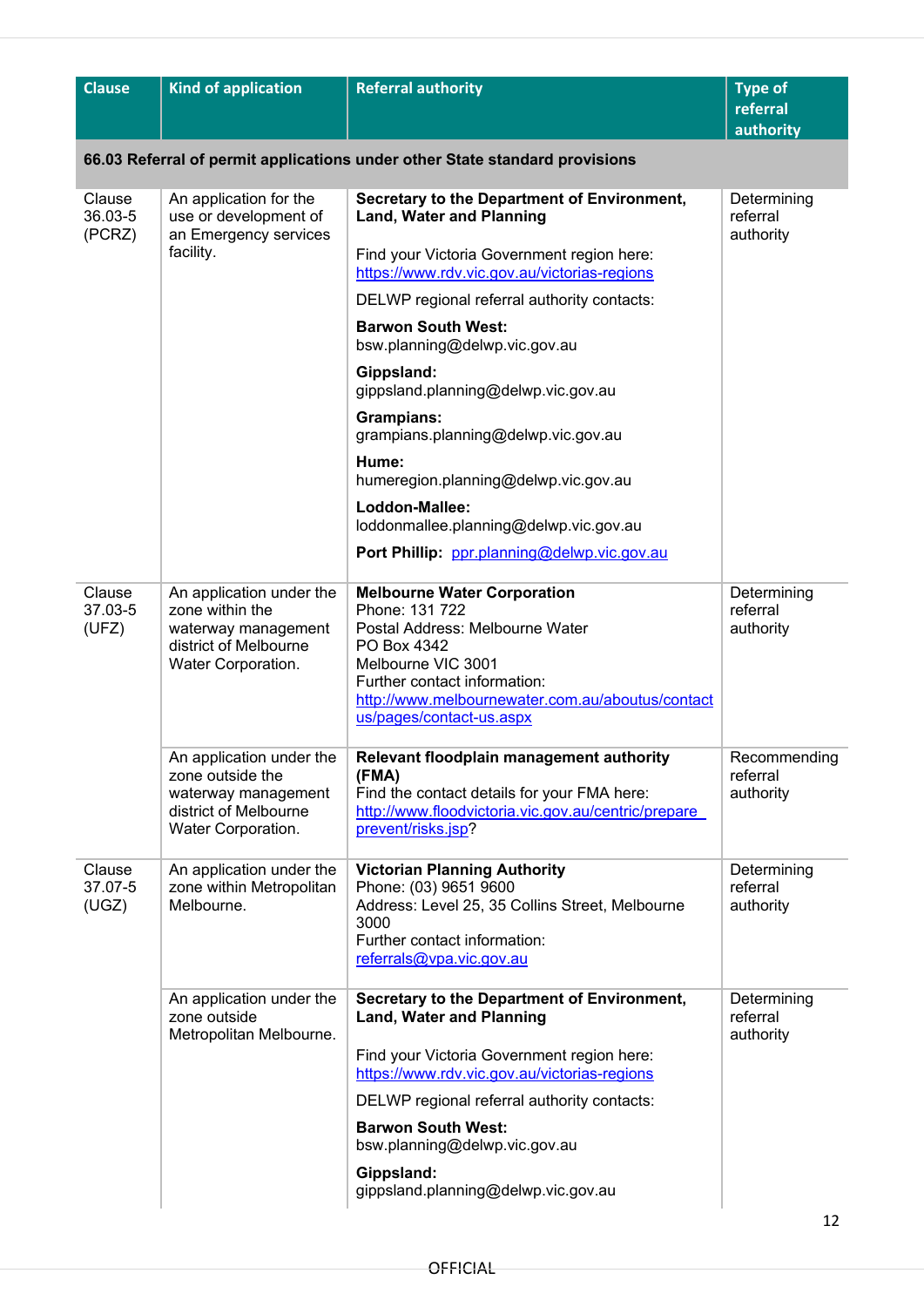| <b>Clause</b>               | <b>Kind of application</b>                                                                                           | <b>Referral authority</b>                                                                                                                                                                                                                    | <b>Type of</b>                        |
|-----------------------------|----------------------------------------------------------------------------------------------------------------------|----------------------------------------------------------------------------------------------------------------------------------------------------------------------------------------------------------------------------------------------|---------------------------------------|
|                             |                                                                                                                      |                                                                                                                                                                                                                                              | referral<br>authority                 |
|                             |                                                                                                                      | <b>Grampians:</b><br>grampians.planning@delwp.vic.gov.au                                                                                                                                                                                     |                                       |
|                             |                                                                                                                      | Hume:<br>humeregion.planning@delwp.vic.gov.au                                                                                                                                                                                                |                                       |
|                             |                                                                                                                      | Loddon-Mallee:<br>loddonmallee.planning@delwp.vic.gov.au                                                                                                                                                                                     |                                       |
|                             |                                                                                                                      | Port Phillip: ppr.planning@delwp.vic.gov.au                                                                                                                                                                                                  |                                       |
| Clause<br>44.02-8<br>(SMO)  | An application under the<br>overlay and any site<br>capability report.                                               | Secretary to the Department of Environment,<br><b>Land, Water and Planning</b>                                                                                                                                                               | Determining<br>referral<br>authority  |
|                             |                                                                                                                      | Find your Victoria Government region here:<br>https://www.rdv.vic.gov.au/victorias-regions                                                                                                                                                   |                                       |
|                             |                                                                                                                      | DELWP regional referral authority contacts:                                                                                                                                                                                                  |                                       |
|                             |                                                                                                                      | <b>Barwon South West:</b><br>bsw.planning@delwp.vic.gov.au                                                                                                                                                                                   |                                       |
|                             |                                                                                                                      | Gippsland:<br>gippsland.planning@delwp.vic.gov.au                                                                                                                                                                                            |                                       |
|                             |                                                                                                                      | <b>Grampians:</b><br>grampians.planning@delwp.vic.gov.au                                                                                                                                                                                     |                                       |
|                             |                                                                                                                      | Hume:<br>humeregion.planning@delwp.vic.gov.au                                                                                                                                                                                                |                                       |
|                             |                                                                                                                      | Loddon-Mallee:<br>loddonmallee.planning@delwp.vic.gov.au                                                                                                                                                                                     |                                       |
|                             |                                                                                                                      | Port Phillip: ppr.planning@delwp.vic.gov.au                                                                                                                                                                                                  |                                       |
| Clause<br>44.03-5<br>(FO)   | An application under the<br>overlay within the<br>waterway management<br>district of Melbourne<br>Water Corporation. | <b>Melbourne Water Corporation</b><br>Phone: 131 722<br>Postal Address: Melbourne Water<br>PO Box 4342<br>Melbourne VIC 3001<br>Further contact information:<br>http://www.melbournewater.com.au/aboutus/contact<br>us/pages/contact-us.aspx | Determining<br>referral<br>authority  |
|                             | An application under the<br>overlay outside the                                                                      | Relevant floodplain management authority<br>(FMA)                                                                                                                                                                                            | Recommending<br>referral              |
|                             | waterway management<br>district of Melbourne<br>Water Corporation.                                                   | Find the contact details for your FMA here:<br>http://www.floodvictoria.vic.gov.au/centric/prepare<br>prevent/risks.jsp?                                                                                                                     | authority                             |
| Clause<br>44.04-7<br>(LSIO) | An application under the<br>overlay within the<br>waterway management<br>district of Melbourne<br>Water Corporation. | <b>Melbourne Water Corporation</b><br>Phone: 131 722<br>Postal Address: Melbourne Water<br>PO Box 4342<br>Melbourne VIC 3001<br>Further contact information:<br>http://www.melbournewater.com.au/aboutus/contact<br>us/pages/contact-us.aspx | Determining<br>referral<br>authority  |
|                             | An application under the<br>overlay outside the<br>waterway management                                               | Relevant floodplain management authority<br>(FMA)<br>Find the contact details for your FMA here:                                                                                                                                             | Recommending<br>referral<br>authority |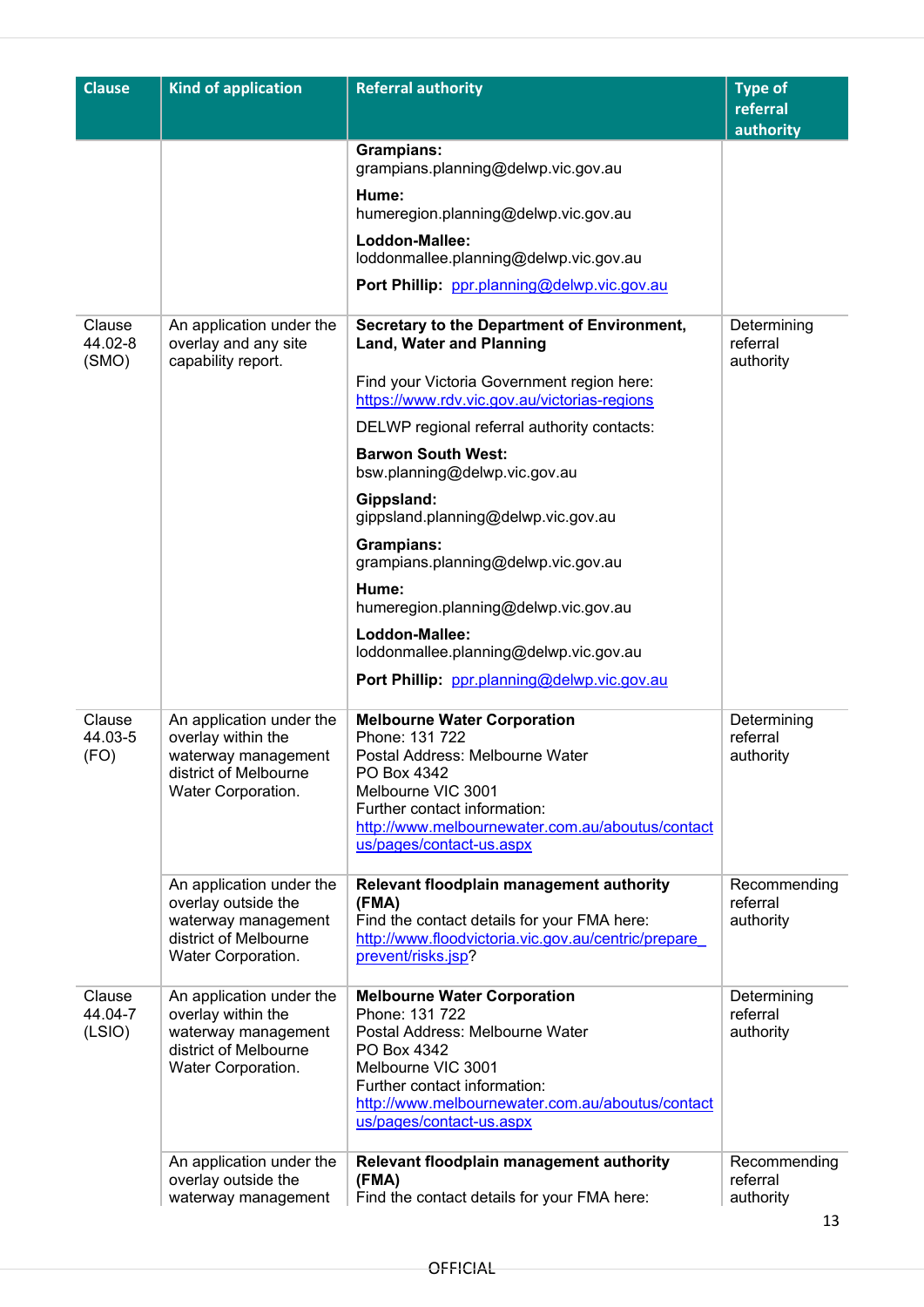| <b>Clause</b>              | <b>Kind of application</b>                                                                                                                                                                                                                                                                                                                                                                                                                                                                                                                                                                                                                                                                                                                                                                       | <b>Referral authority</b>                                                                                                                                                                                                                                                                                                                                                                                                                                                                                                                                                                                                                                                                                                                                                                                                                                                                                                                                                                                                                                                                                                                                                                                                                                             | <b>Type of</b><br>referral            |
|----------------------------|--------------------------------------------------------------------------------------------------------------------------------------------------------------------------------------------------------------------------------------------------------------------------------------------------------------------------------------------------------------------------------------------------------------------------------------------------------------------------------------------------------------------------------------------------------------------------------------------------------------------------------------------------------------------------------------------------------------------------------------------------------------------------------------------------|-----------------------------------------------------------------------------------------------------------------------------------------------------------------------------------------------------------------------------------------------------------------------------------------------------------------------------------------------------------------------------------------------------------------------------------------------------------------------------------------------------------------------------------------------------------------------------------------------------------------------------------------------------------------------------------------------------------------------------------------------------------------------------------------------------------------------------------------------------------------------------------------------------------------------------------------------------------------------------------------------------------------------------------------------------------------------------------------------------------------------------------------------------------------------------------------------------------------------------------------------------------------------|---------------------------------------|
|                            |                                                                                                                                                                                                                                                                                                                                                                                                                                                                                                                                                                                                                                                                                                                                                                                                  |                                                                                                                                                                                                                                                                                                                                                                                                                                                                                                                                                                                                                                                                                                                                                                                                                                                                                                                                                                                                                                                                                                                                                                                                                                                                       | authority                             |
|                            | district of Melbourne<br>Water Corporation.                                                                                                                                                                                                                                                                                                                                                                                                                                                                                                                                                                                                                                                                                                                                                      | http://www.floodvictoria.vic.gov.au/centric/prepare<br>prevent/risks.jsp?                                                                                                                                                                                                                                                                                                                                                                                                                                                                                                                                                                                                                                                                                                                                                                                                                                                                                                                                                                                                                                                                                                                                                                                             |                                       |
| Clause<br>44.05-6<br>(SBO) | An application under the<br>overlay within the<br>waterway management<br>district of Melbourne<br>Water Corporation.                                                                                                                                                                                                                                                                                                                                                                                                                                                                                                                                                                                                                                                                             | <b>Melbourne Water Corporation</b><br>Phone: 131 722<br>Postal Address: Melbourne Water<br>PO Box 4342<br>Melbourne VIC 3001<br>Further contact information:<br>http://www.melbournewater.com.au/aboutus/contact<br>us/pages/contact-us.aspx                                                                                                                                                                                                                                                                                                                                                                                                                                                                                                                                                                                                                                                                                                                                                                                                                                                                                                                                                                                                                          | Determining<br>referral<br>authority  |
|                            | An application under the<br>overlay outside the<br>waterway management<br>district of Melbourne<br>Water Corporation.                                                                                                                                                                                                                                                                                                                                                                                                                                                                                                                                                                                                                                                                            | Relevant floodplain management authority<br>(FMA)<br>Find the contact details for your FMA here:<br>http://www.floodvictoria.vic.gov.au/centric/prepare<br>prevent/risks.jsp?                                                                                                                                                                                                                                                                                                                                                                                                                                                                                                                                                                                                                                                                                                                                                                                                                                                                                                                                                                                                                                                                                         | Recommending<br>referral<br>authority |
| Clause<br>44.06-6<br>(BMO) | An application to<br>construct a building or<br>carry out works<br>associated with a<br>dwelling.<br>This does not apply to a<br>non habitable<br>outbuilding that meets<br>the following<br>requirements:<br>The outbuilding is<br>ancillary to a<br>dwelling,<br>10 metres of<br>$\bullet$<br>defendable space is<br>provided around the<br>outbuilding in<br>accordance with the<br>vegetation<br>management<br>requirements at<br>Table 6 of Clause<br>53.02,<br>The canopy of each<br>$\bullet$<br>tree within the<br>defendable space is<br>separated by at<br>least 2 metres, and<br>$\bullet$<br>Where the<br>$\bullet$<br>outbuilding is located<br>less than 10 metres<br>from a dwelling the<br>outbuilding<br>construction<br>requirements at<br>Table 7 of Clause<br>53.02 are met. | <b>Relevant Fire Authority</b><br>Country Fire Authority (in the 'country area of<br>Victoria' CFA Act 1958)<br>Referrals are handled centrally, applications and<br>supporting documents must be lodged electronically<br>via: firesafetyreferrals@cfa.vic.gov.au<br>Call: 03 9262 8578 for further enquiries<br>Further information: http://www.cfa.vic.gov.au/plan-<br>prepare/planning-controls/<br>Fire Rescue Victoria (in the Fire Rescue Victoria<br>Fire District)<br>Email: BCAAdmin@frv.vic.gov.au<br>(Mathew.glover@frv.vic.gov.au)<br>Secretary to the Department of Environment,<br>Land, Water and Planning (as constituted under<br>Part 2 of the Conservation, Forests and Lands<br>Act 1987) (In National Parks, State Forest and<br>protected public land)<br>Find your Victoria Government region here:<br>https://www.rdv.vic.gov.au/victorias-regions<br>DELWP regional referral authority contacts:<br><b>Barwon South West:</b><br>bsw.planning@delwp.vic.gov.au<br>Gippsland:<br>gippsland.planning@delwp.vic.gov.au<br><b>Grampians:</b><br>grampians.planning@delwp.vic.gov.au<br>Hume:<br>humeregion.planning@delwp.vic.gov.au<br>Loddon-Mallee:<br>loddonmallee.planning@delwp.vic.gov.au<br>Port Phillip: ppr.planning@delwp.vic.gov.au | Recommending<br>referral<br>authority |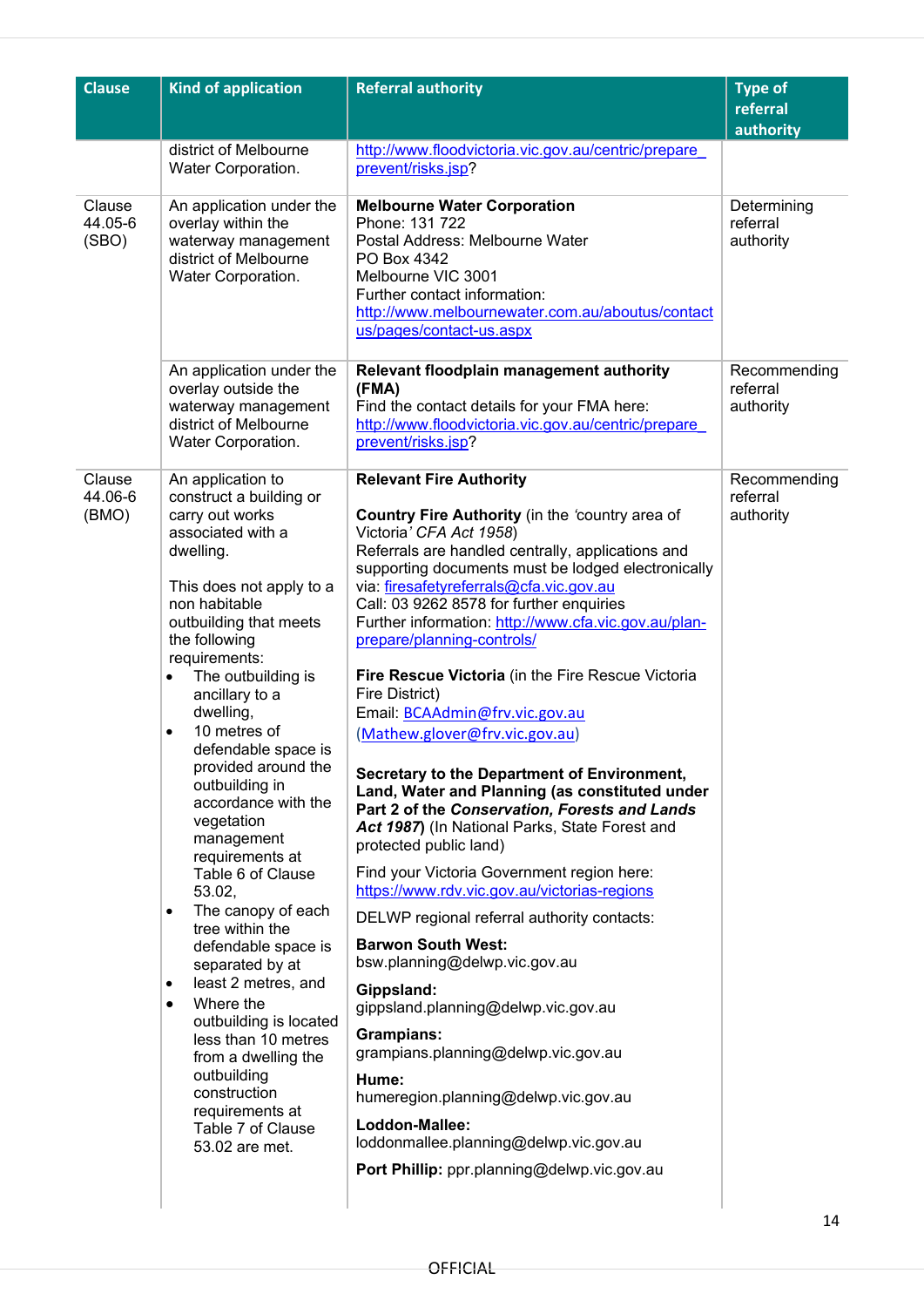| <b>Clause</b> | <b>Kind of application</b>                                                                                                                                                                 | <b>Referral authority</b>                                                                                                                                                                                                                                                                                                                                                                            | <b>Type of</b><br>referral            |
|---------------|--------------------------------------------------------------------------------------------------------------------------------------------------------------------------------------------|------------------------------------------------------------------------------------------------------------------------------------------------------------------------------------------------------------------------------------------------------------------------------------------------------------------------------------------------------------------------------------------------------|---------------------------------------|
|               |                                                                                                                                                                                            |                                                                                                                                                                                                                                                                                                                                                                                                      | authority                             |
|               | An application to<br>subdivide land                                                                                                                                                        | <b>Relevant Fire Authority</b><br>Country Fire Authority (in the 'country area of<br>Victoria' CFA Act 1958)<br>Referrals are handled centrally, applications and<br>supporting documents must be lodged electronically<br>via: firesafetyreferrals@cfa.vic.gov.au<br>Call: 03 9262 8578 for further enquiries<br>Further information: http://www.cfa.vic.gov.au/plan-<br>prepare/planning-controls/ | Recommending<br>referral<br>authority |
|               |                                                                                                                                                                                            | Fire Rescue Victoria (in the Fire Rescue Victoria<br>Fire District)<br>Email: BCAAdmin@frv.vic.gov.au<br>(Mathew.glover@frv.vic.gov.au)                                                                                                                                                                                                                                                              |                                       |
|               |                                                                                                                                                                                            | Secretary to the Department of Environment,<br>Land, Water and Planning (as constituted under<br>Part 2 of the Conservation, Forests and Lands<br>Act 1987) (In National Parks, State Forest and<br>protected public land)                                                                                                                                                                           |                                       |
|               |                                                                                                                                                                                            | Find your Victoria Government region here:<br>https://www.rdv.vic.gov.au/victorias-regions                                                                                                                                                                                                                                                                                                           |                                       |
|               |                                                                                                                                                                                            | DELWP regional referral authority contacts:                                                                                                                                                                                                                                                                                                                                                          |                                       |
|               |                                                                                                                                                                                            | <b>Barwon South West:</b><br>bsw.planning@delwp.vic.gov.au                                                                                                                                                                                                                                                                                                                                           |                                       |
|               |                                                                                                                                                                                            | Gippsland:<br>gippsland.planning@delwp.vic.gov.au                                                                                                                                                                                                                                                                                                                                                    |                                       |
|               |                                                                                                                                                                                            | <b>Grampians:</b><br>grampians.planning@delwp.vic.gov.au                                                                                                                                                                                                                                                                                                                                             |                                       |
|               |                                                                                                                                                                                            | Hume:<br>humeregion.planning@delwp.vic.gov.au                                                                                                                                                                                                                                                                                                                                                        |                                       |
|               |                                                                                                                                                                                            | Loddon-Mallee:<br>loddonmallee.planning@delwp.vic.gov.au                                                                                                                                                                                                                                                                                                                                             |                                       |
|               |                                                                                                                                                                                            | Port Phillip: ppr.planning@delwp.vic.gov.au                                                                                                                                                                                                                                                                                                                                                          |                                       |
|               | An application under the<br>overlay other than an<br>application to construct<br>a building or carry out<br>works associated with a<br>dwelling or an<br>application to subdivide<br>land. | <b>Relevant Fire Authority</b><br>Country Fire Authority (in the 'country area of<br>Victoria' CFA Act 1958)<br>Referrals are handled centrally, applications and<br>supporting documents must be lodged electronically<br>via: firesafetyreferrals@cfa.vic.gov.au<br>Call: 03 9262 8578 for further enquiries<br>Further information: http://www.cfa.vic.gov.au/plan-<br>prepare/planning-controls/ | Determining<br>referral<br>authority  |
|               |                                                                                                                                                                                            | Fire Rescue Victoria (in the Fire Rescue Victoria<br>Fire District)<br>Email: BCAAdmin@frv.vic.gov.au                                                                                                                                                                                                                                                                                                |                                       |
|               |                                                                                                                                                                                            | (Mathew.glover@frv.vic.gov.au)<br>Secretary to the Department of Environment,<br>Land, Water and Planning (as constituted under<br>Part 2 of the Conservation, Forests and Lands                                                                                                                                                                                                                     | 15 <sup>2</sup>                       |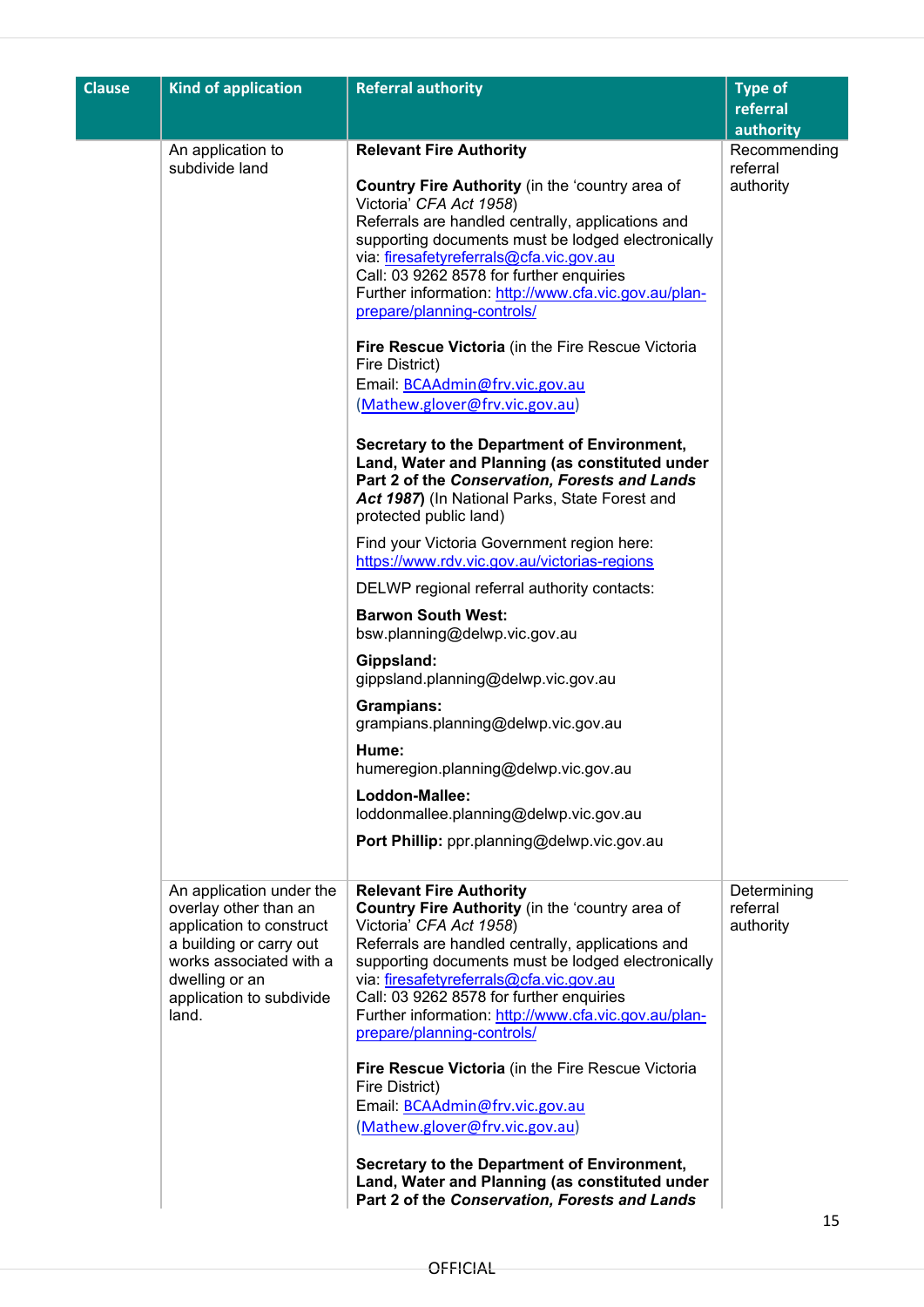| <b>Clause</b>               | <b>Kind of application</b>                                                                                                                                                                                                                                    | <b>Referral authority</b>                                                                                                                                                                               | <b>Type of</b><br>referral<br>authority |
|-----------------------------|---------------------------------------------------------------------------------------------------------------------------------------------------------------------------------------------------------------------------------------------------------------|---------------------------------------------------------------------------------------------------------------------------------------------------------------------------------------------------------|-----------------------------------------|
|                             |                                                                                                                                                                                                                                                               | Act 1987) (In National Parks, State Forest and<br>protected public land)                                                                                                                                |                                         |
|                             |                                                                                                                                                                                                                                                               | Find your Victoria Government region here:<br>https://www.rdv.vic.gov.au/victorias-regions                                                                                                              |                                         |
|                             |                                                                                                                                                                                                                                                               | DELWP regional referral authority contacts:                                                                                                                                                             |                                         |
|                             |                                                                                                                                                                                                                                                               | <b>Barwon South West:</b><br>bsw.planning@delwp.vic.gov.au                                                                                                                                              |                                         |
|                             |                                                                                                                                                                                                                                                               | Gippsland:<br>gippsland.planning@delwp.vic.gov.au                                                                                                                                                       |                                         |
|                             |                                                                                                                                                                                                                                                               | <b>Grampians:</b><br>grampians.planning@delwp.vic.gov.au                                                                                                                                                |                                         |
|                             |                                                                                                                                                                                                                                                               | Hume:<br>humeregion.planning@delwp.vic.gov.au                                                                                                                                                           |                                         |
|                             |                                                                                                                                                                                                                                                               | Loddon-Mallee:<br>loddonmallee.planning@delwp.vic.gov.au                                                                                                                                                |                                         |
|                             |                                                                                                                                                                                                                                                               | Port Phillip: ppr.planning@delwp.vic.gov.au                                                                                                                                                             |                                         |
| Clause<br>44.07-4<br>(SRO)  | An application of the<br>kind specified in a<br>schedule to the overlay.                                                                                                                                                                                      | Referral authority specified in a schedule to the<br>overlay                                                                                                                                            | Determining<br>referral<br>authority    |
| Clause<br>45.01-3<br>(PAO)  | An application under the<br>overlay.                                                                                                                                                                                                                          | Acquiring authority specified in the schedule to<br>the overlay                                                                                                                                         | Determining<br>referral<br>authority    |
| Clause<br>45.07-6<br>(CLPO) | An application under the<br>overlay.                                                                                                                                                                                                                          | <b>Head, Transport for Victoria</b><br>https://transport.vic.gov.au/about/statutory-planning                                                                                                            | Determining<br>referral<br>authority    |
|                             |                                                                                                                                                                                                                                                               | https://transport.vic.gov.au/about/statutory-<br>planning/statutory-planning-contacts                                                                                                                   |                                         |
| Clause<br>52.05             | An application to display<br>an animated or                                                                                                                                                                                                                   | <b>Head, Transport for Victoria</b><br>https://transport.vic.gov.au/about/statutory-planning                                                                                                            | Determining<br>referral                 |
|                             | electronic sign within 60<br>metres of a freeway or<br>arterial road declared<br>under the Road<br>Management Act 2004.                                                                                                                                       | https://transport.vic.gov.au/about/statutory-<br>planning/statutory-planning-contacts                                                                                                                   | authority                               |
| Clause<br>52.27             | An application under the<br>Clause in association<br>with a hotel, tavern or a<br>nightclub that is to<br>operate after 1am.                                                                                                                                  | Victorian Commission for Gambling and Liquor<br><b>Regulation (VCGLR)</b><br>Contact details for the VCGLR can be found here:<br>http://www.vcglr.vic.gov.au/utility/connect+with+vcgl<br>r/contact+us/ | Determining<br>referral<br>authority    |
| Clause<br>52.29             | An application to create<br>or alter access to, or to<br>subdivide land adjacent<br>to, a road declared as a<br>freeway or an arterial<br>road under the Road<br>Management Act 2004,<br>land owned by the<br>Head, Transport for<br>Victoria for the purpose | <b>Head, Transport for Victoria</b><br>https://transport.vic.gov.au/about/statutory-planning<br>https://transport.vic.gov.au/about/statutory-<br>planning/statutory-planning-contacts                   | Determining<br>referral<br>authority    |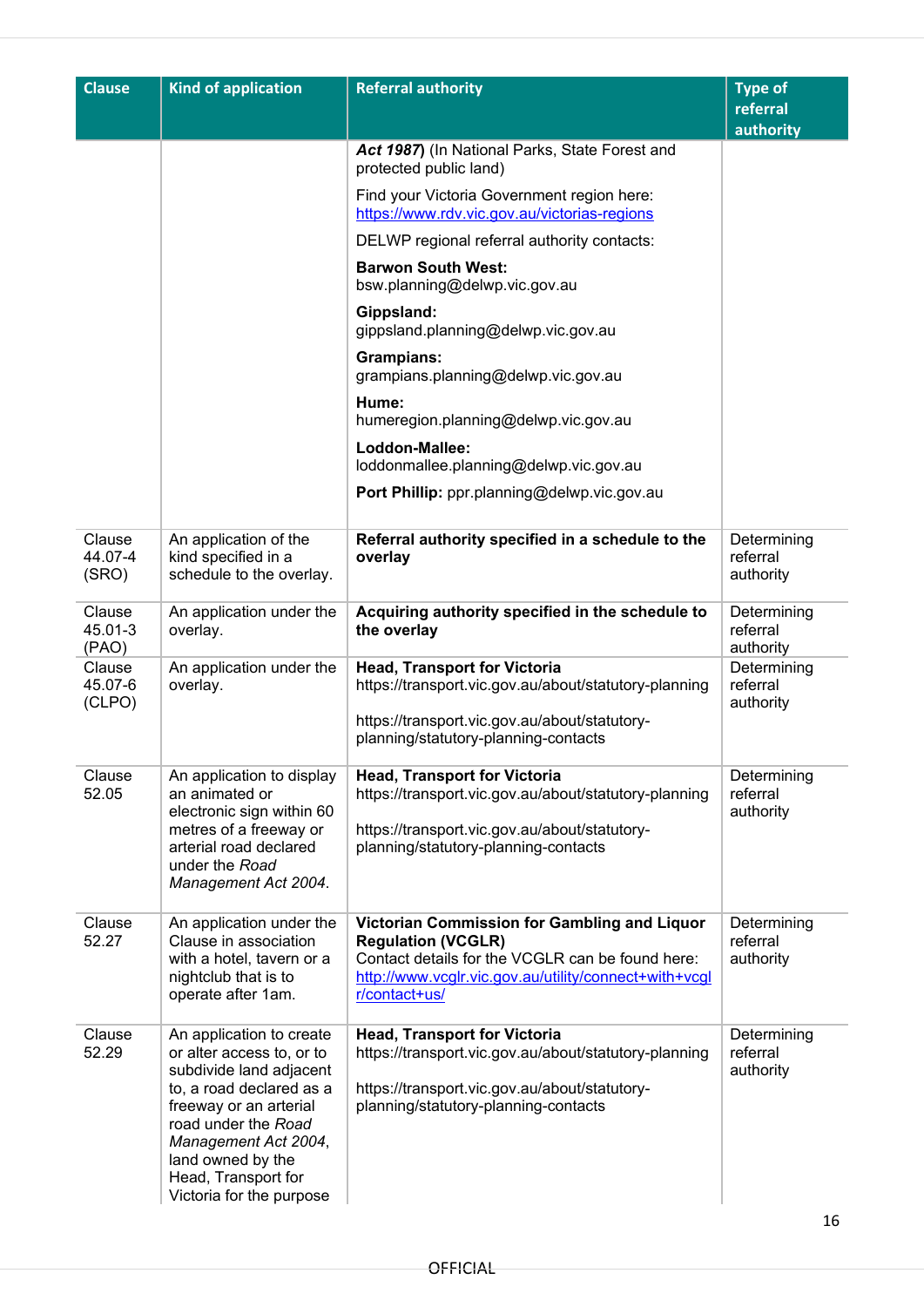| <b>Clause</b>     | <b>Kind of application</b>                                                                                                                                                                                                                                     | <b>Referral authority</b>                                                                                                                                                             | <b>Type of</b><br>referral<br>authority |
|-------------------|----------------------------------------------------------------------------------------------------------------------------------------------------------------------------------------------------------------------------------------------------------------|---------------------------------------------------------------------------------------------------------------------------------------------------------------------------------------|-----------------------------------------|
|                   | of a road, or land in a<br>PAO if the Head,<br>Transport for Victoria is<br>the acquiring authority<br>for the land, subject to<br>exemptions specified in<br>the clause.                                                                                      |                                                                                                                                                                                       |                                         |
|                   | Any other application<br>under the Clause.                                                                                                                                                                                                                     | Owner of, or the acquiring authority for, the<br>adjacent land in the Road Zone, Category 1 or<br>the PAO                                                                             | Determining<br>referral<br>authority    |
| Clause<br>53.05-1 | An application to use or<br>develop land for a<br>Freeway service centre.                                                                                                                                                                                      | <b>Head, Transport for Victoria</b><br>https://transport.vic.gov.au/about/statutory-planning<br>https://transport.vic.gov.au/about/statutory-<br>planning/statutory-planning-contacts | Determining<br>referral<br>authority    |
| Clause<br>52.32   | An application to amend<br>a permit under section<br>72 or 971 of the Planning<br>and Environment Act<br>1987 for a wind energy<br>facility if the application<br>amends or removes<br>conditions or<br>requirements for<br>operational wind turbine<br>noise. | <b>Environment Protection Authority Victoria</b>                                                                                                                                      | Recommending<br>referral<br>authority   |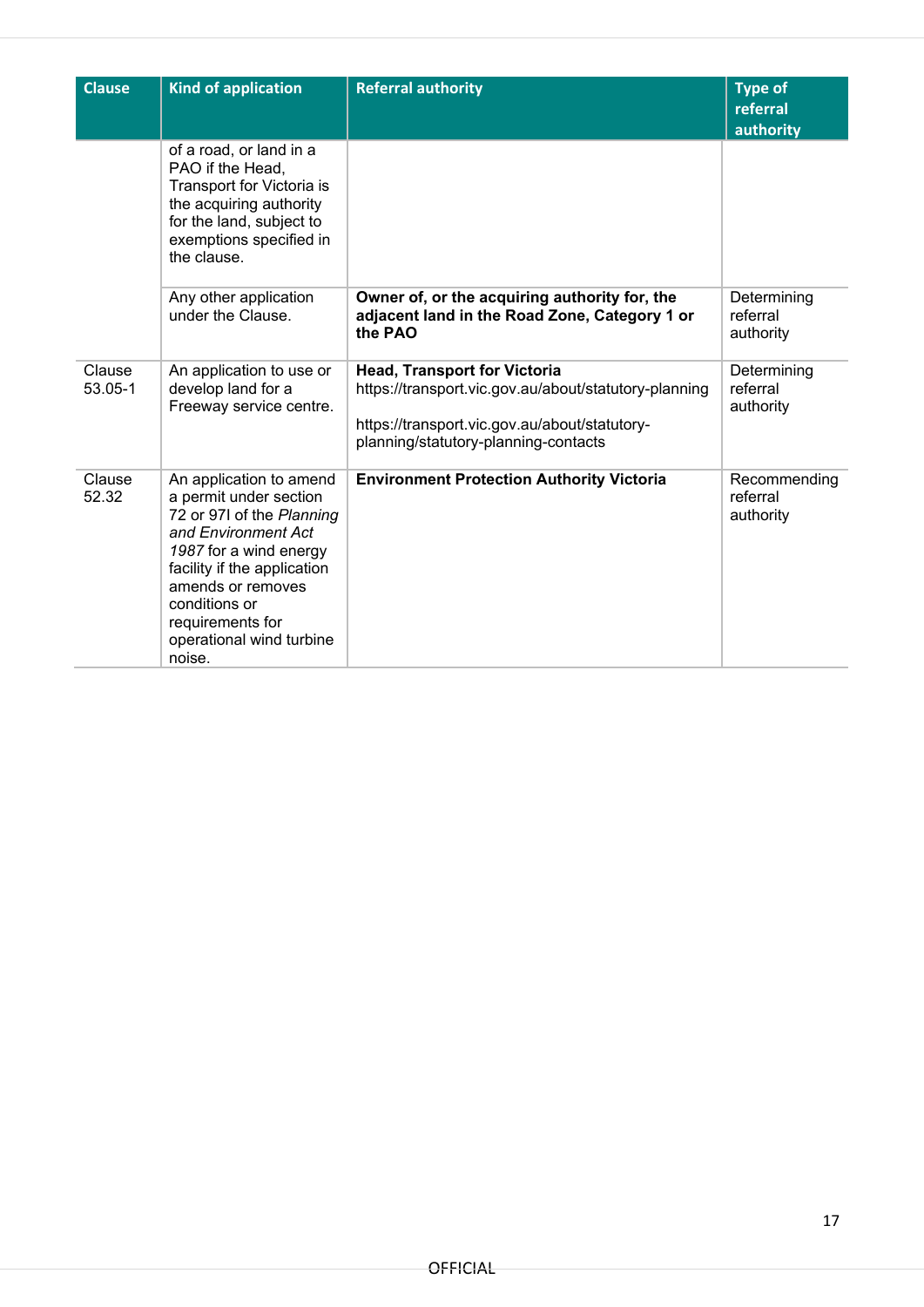# **66.05 Notice of Permit Applications Under State standard provisions**

| <b>Clause</b>       | <b>Kind of application</b>                                                                                                                                                                                                                                                                                                                                                                                                                                                                                                                                                                                                                                                                                                                                                                                                                                                            | Person or body to be notified                                                                                                                                                                                                                                                                                                                                                                                                                                     |
|---------------------|---------------------------------------------------------------------------------------------------------------------------------------------------------------------------------------------------------------------------------------------------------------------------------------------------------------------------------------------------------------------------------------------------------------------------------------------------------------------------------------------------------------------------------------------------------------------------------------------------------------------------------------------------------------------------------------------------------------------------------------------------------------------------------------------------------------------------------------------------------------------------------------|-------------------------------------------------------------------------------------------------------------------------------------------------------------------------------------------------------------------------------------------------------------------------------------------------------------------------------------------------------------------------------------------------------------------------------------------------------------------|
|                     |                                                                                                                                                                                                                                                                                                                                                                                                                                                                                                                                                                                                                                                                                                                                                                                                                                                                                       |                                                                                                                                                                                                                                                                                                                                                                                                                                                                   |
| <b>Clause 35.07</b> | An application to use or develop land for<br>accommodation within one kilometre from the<br>nearest title boundary of land subject to:<br>A permit for a wind energy facility; or<br>٠<br>An application for a permit for a wind<br>$\bullet$<br>energy facility; or<br>An incorporated document approving<br>$\bullet$<br>a wind energy facility; or<br>A proposed wind energy facility for<br>$\bullet$<br>which an action has been taken under<br>section $8(1)$ , $8(2)$ , $8(3)$ or $8(4)$ of the<br><b>Environment Effects Act 1978.</b>                                                                                                                                                                                                                                                                                                                                        | The owners and occupiers of land<br>subject to:<br>A permit for a wind energy<br>$\bullet$<br>facility; or<br>An application for a permit<br>$\bullet$<br>for a wind energy facility; or<br>An incorporated document<br>$\bullet$<br>approving a wind energy<br>facility; or<br>A proposed wind energy<br>$\bullet$<br>facility for which an action<br>has been taken under<br>section 8(1), 8(2), 8(3) or<br>8(4) of the <i>Environment</i><br>Effects Act 1978. |
| Clause 45.08-6      | An application to use or subdivide land, or to<br>construct a building or construct or carry out<br>works.                                                                                                                                                                                                                                                                                                                                                                                                                                                                                                                                                                                                                                                                                                                                                                            | The airport lessee company of<br><b>Melbourne Airport in accordance</b><br>with the Commonwealth Airports<br>Act 1996                                                                                                                                                                                                                                                                                                                                             |
|                     |                                                                                                                                                                                                                                                                                                                                                                                                                                                                                                                                                                                                                                                                                                                                                                                                                                                                                       | Melbourne Airport community<br>relations line: (03) 9297 1597<br>Further contact information:<br>http://melbourneairport.com.au/cont<br>act-us.html                                                                                                                                                                                                                                                                                                               |
| Clause 52.09-7      | An application to use or subdivide land or<br>construct a building for Accommodation,<br>Education centre or Hospital:<br>Within an Extractive Industry Interest<br>Areas.<br>On land which is within 500 metres of<br>land on which a work plan has been<br>applied for or granted under the Mineral<br>Resources (Sustainable Development)<br>Act 1990.<br>An application to construct a building or<br>construct or carry out works on land for which<br>a work plan has been applied for or granted<br>under the Mineral resources (Sustainable<br>Development) Act 1990.<br>These requirements do not apply to:<br>an application to extend a building or<br>works.<br>An application that is required to be<br>٠<br>referred to the Secretary of the<br>Department administering the Mineral<br>Resources (Sustainable<br>Development) Act 1990 under section<br>55 of the Act. | The Secretary of the Department<br>administering the Mineral<br><b>Resources (Sustainable</b><br><b>Development) Act 1990</b><br>Department of Jobs, Precincts and<br>Regions<br>Phone: 03 9651 9999<br>Postal address: GPO Box 4509,<br>Melbourne VIC 3001<br>Further contact information:<br>http://economicdevelopment.vic.gov.<br>au/about-us/contact-us                                                                                                      |
| <b>Clause 52.21</b> | An application to construct, use or illuminate a<br>private tennis court under any provision of this<br>scheme.                                                                                                                                                                                                                                                                                                                                                                                                                                                                                                                                                                                                                                                                                                                                                                       | The owners and occupiers of<br>adjoining and opposite<br>properties.                                                                                                                                                                                                                                                                                                                                                                                              |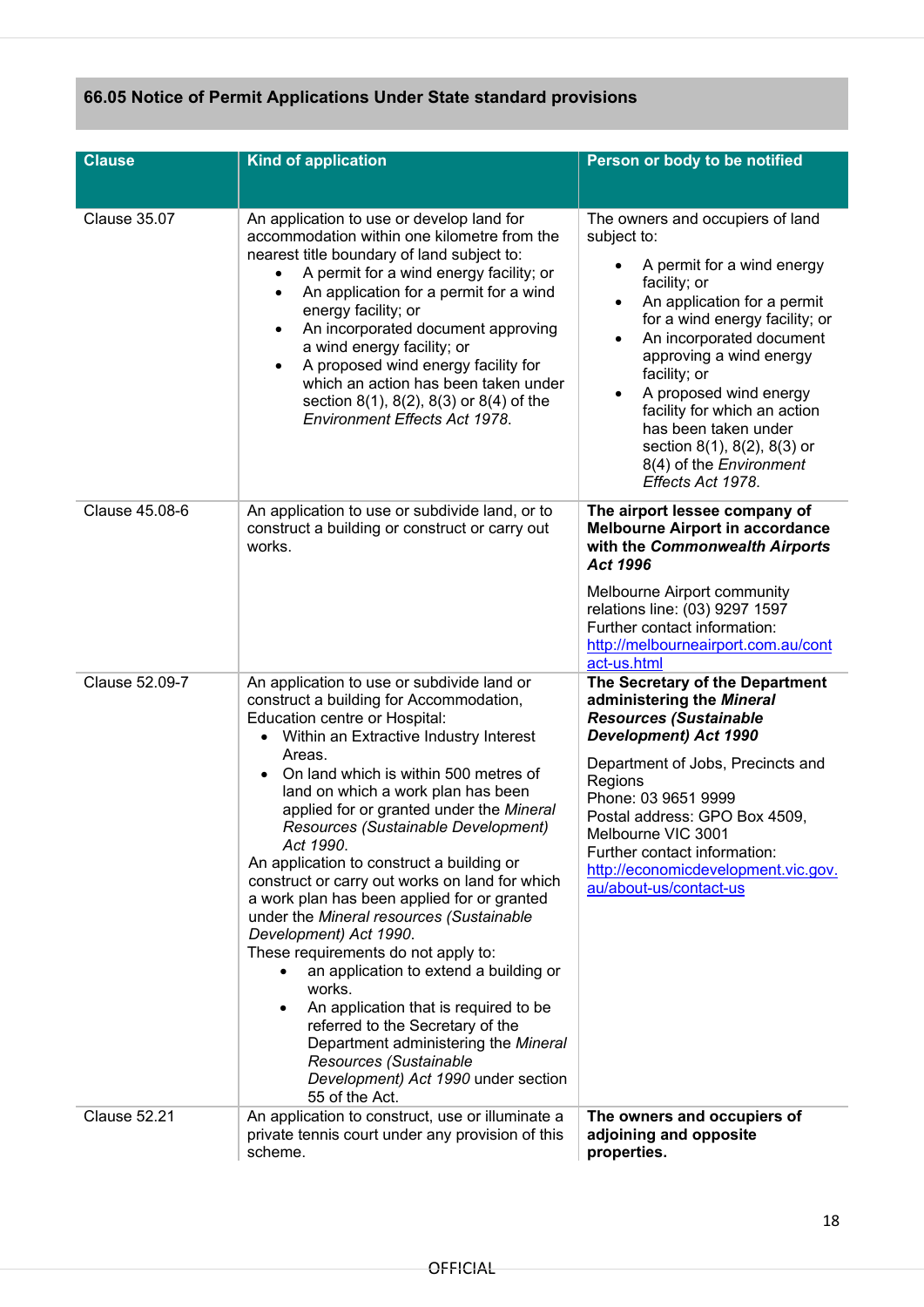| <b>Clause</b>       | <b>Kind of application</b>                                                                                                                                                                                                                                                                                                                                                                                                                                                                                                                                                                                                    | Person or body to be notified                                                                                                                                                                                                                                                                                        |
|---------------------|-------------------------------------------------------------------------------------------------------------------------------------------------------------------------------------------------------------------------------------------------------------------------------------------------------------------------------------------------------------------------------------------------------------------------------------------------------------------------------------------------------------------------------------------------------------------------------------------------------------------------------|----------------------------------------------------------------------------------------------------------------------------------------------------------------------------------------------------------------------------------------------------------------------------------------------------------------------|
| Clause 52.27        | An application in association with a bar, hotel<br>or nightclub that is to operate after 1am.                                                                                                                                                                                                                                                                                                                                                                                                                                                                                                                                 | <b>Chief Commissioner of Victoria</b><br><b>Police</b><br>Phone: (03) 9247 6666<br>Further contact information:<br>http://www.police.vic.gov.au/content.<br>asp?Document ID=8                                                                                                                                        |
| <b>Clause 53.09</b> | An application to use or develop land to<br>establish a new broiler farm, or to increase the<br>farm capacity of an existing broiler farm, that<br>meets the requirements of a Special Class<br>Broiler Farm or Farm Cluster as specified in<br>the Victorian Code for Broiler Farms 2009.                                                                                                                                                                                                                                                                                                                                    | <b>Environment Protection Authority</b><br>Phone: 1300 372 842<br>Address: 200 Victoria Street,<br>Carlton 3053<br>Further contact information:<br>http://www.epa.vic.gov.au/about-<br>us/contact-us                                                                                                                 |
| Clause 67.02-2      | An application which, except for the provisions<br>of Clause 67.01, would be made to the<br>Minister in accordance with Section 96 of the<br>Act. This does not apply to an application:<br>To which the exemption from notice<br>$\bullet$<br>and review in clause 52.31-2 applies.<br>To construct or put up for display a<br>sign.<br>To remove, destroy or lop native<br>vegetation under clause 52.17.<br>If a permit is only required under the<br>$\bullet$<br>Bushfire Management Overlay,<br>Floodway Overlay, Land Subject to<br>Inundation Overlay, Salinity<br>Management Overlay or Special<br>Building Overlay. | The owners and occupiers of<br>adjoining land<br><b>The National Trust of Australia</b><br>(Victoria), if the application<br>relates to land on which there is a<br>building classified by the Trust<br>Contact: (03) 9656 9800<br>Further contact information:<br>https://www.nationaltrust.org.au/cont<br>act-vic/ |